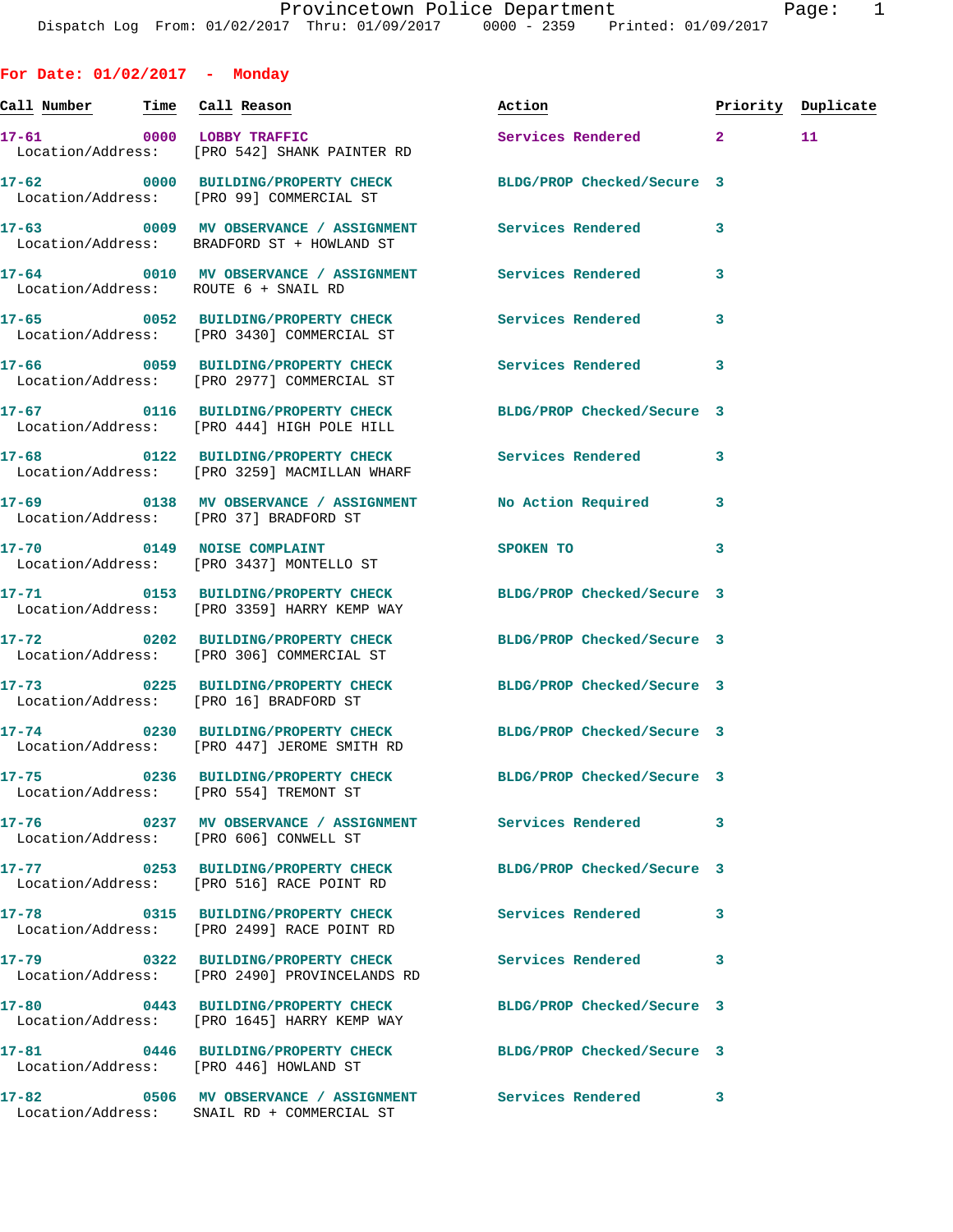|                                      | Provincetown Police Department The Page:<br>Dispatch Log From: 01/02/2017 Thru: 01/09/2017   0000 - 2359   Printed: 01/09/2017 |                            |              |   | $\overline{\phantom{a}}$ |
|--------------------------------------|--------------------------------------------------------------------------------------------------------------------------------|----------------------------|--------------|---|--------------------------|
|                                      | 17-83 0523 BUILDING/PROPERTY CHECK BLDG/PROP Checked/Secure 3<br>Location/Address: [PRO 934] FRANKLIN ST                       |                            |              |   |                          |
|                                      | 17-84 0549 BUILDING/PROPERTY CHECK BLDG/PROP Checked/Secure 3<br>Location/Address: [PRO 379] COMMERCIAL ST                     |                            |              |   |                          |
|                                      | 17-85 0615 BUILDING/PROPERTY CHECK Services Rendered 3<br>Location/Address: [PRO 2540] RACE POINT RD                           |                            |              |   |                          |
| Location/Address: PLEASANT ST        | 17-86 0820 ASSIST CITIZEN Services Rendered 3                                                                                  |                            |              |   |                          |
| Location/Address: [PRO 2521] ROUTE 6 | 17-87 0910 MV OBSERVANCE / ASSIGNMENT Services Rendered 3                                                                      |                            |              |   |                          |
|                                      | 17-88 0938 TAXI CALLS/COMPLAINTS SPOKEN TO<br>Location/Address: [PRO 542] SHANK PAINTER RD                                     |                            | $\mathbf{2}$ |   |                          |
|                                      | 17-89 0955 PARKING COMPLAINT / GENERAL Citation/Warning Issued 3<br>Location/Address: [PRO 3437] MONTELLO ST                   |                            |              |   |                          |
|                                      | 17-90 1035 HARASSMENT SPOKEN TO<br>Location/Address: [PRO 542] SHANK PAINTER RD                                                |                            | $\mathbf{2}$ |   |                          |
|                                      | 17-91 1048 ALARM - GENERAL TRANSFALS False Alarm<br>Location/Address: [PRO 1873] COMMERCIAL ST                                 |                            | 1            |   |                          |
| Location/Address: ROUTE 6            | 17-92 1236 MV OBSERVANCE / ASSIGNMENT Services Rendered 3                                                                      |                            |              |   |                          |
|                                      | 17-93 1258 LOST JACKET AND KEYS Services Rendered 3<br>Location/Address: [PRO 3176] COMMERCIAL ST                              |                            |              |   |                          |
|                                      | 17-94 1345 MV OBSERVANCE / ASSIGNMENT Services Rendered 3<br>Location: RACE POINT ROAD                                         |                            |              |   |                          |
|                                      | 17-95 1356 FOLLOW UP<br>Location/Address: [PRO 542] SHANK PAINTER RD                                                           | SPOKEN TO                  | $\mathbf{2}$ |   |                          |
|                                      | 17-98 1529 PARKING COMPLAINT<br>Location/Address: [PRO 542] SHANK PAINTER RD                                                   | SPOKEN TO                  | 3            |   |                          |
|                                      | 17-99 1613 PARK, WALK & TALK<br>Location/Address: [PRO 105] COMMERCIAL ST                                                      | Services Rendered          | $\mathbf{2}$ |   |                          |
|                                      | 17-100 1637 ROOMATE COMPLAINT<br>Location/Address: [PRO 542] SHANK PAINTER RD                                                  | <b>Services Rendered</b>   | 3            |   |                          |
|                                      | 17-101 1640 LOOSE DOG<br>Location/Address: [PRO 547] COMMERCIAL ST                                                             | <b>VERBAL WARNING</b>      | $\mathbf{3}$ | 1 |                          |
|                                      | 17-102 1657 MV ACCIDENT/MINOR<br>Location/Address: [PRO 3296] SHANK PAINTER RD                                                 | <b>Services Rendered</b> 1 |              |   |                          |
| 17-103 1815 MV STOP                  | Location/Address: SHANK PAINTER RD + BRADFORD ST                                                                               | <b>VERBAL WARNING</b>      | 3            |   |                          |
|                                      | 17-104 1819 BUILDING/PROPERTY CHECK BLDG/PROP Checked/Secure 3<br>Location/Address: [PRO 934] FRANKLIN ST                      |                            |              |   |                          |
|                                      | 17-105 1824 BUILDING/PROPERTY CHECK<br>Location/Address: [PRO 3359] HARRY KEMP WAY                                             | BLDG/PROP Checked/Secure 3 |              |   |                          |
|                                      | 17-106 1925 BUILDING/PROPERTY CHECK BLDG/PROP Checked/Secure 3<br>Location/Address: [PRO 667] COMMERCIAL ST                    |                            |              |   |                          |
|                                      | 17-107 2036 BUILDING/PROPERTY CHECK BLDG/PROP Checked/Secure 3<br>Location/Address: [PRO 530] SHANK PAINTER RD                 |                            |              |   |                          |
|                                      |                                                                                                                                |                            |              |   |                          |

**17-108 2044 MV COMPLAINT No Action Required 2** 

Location/Address: [PRO 595] BRADFORD ST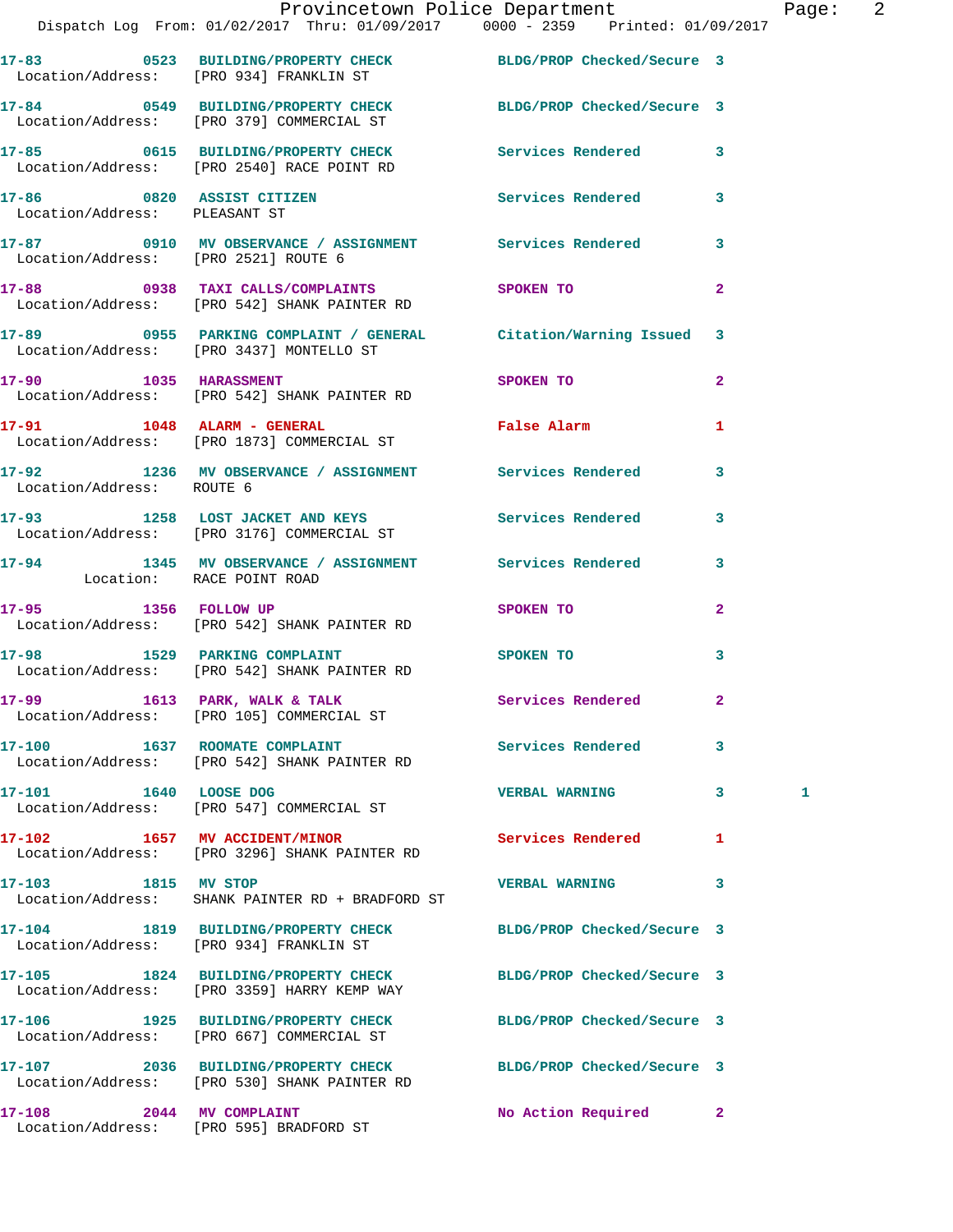|                                                            | 17-110 2136 BUILDING/PROPERTY CHECK<br>Location/Address: [PRO 182] COMMERCIAL ST                             | BLDG/PROP Checked/Secure 3 |                |              |
|------------------------------------------------------------|--------------------------------------------------------------------------------------------------------------|----------------------------|----------------|--------------|
|                                                            | 17-111 2150 BUILDING/PROPERTY CHECK BLDG/PROP Checked/Secure 3<br>Location/Address: [PRO 175] COMMERCIAL ST  |                            |                |              |
|                                                            | 17-112 2158 BUILDING/PROPERTY CHECK<br>Location/Address: [PRO 519] RACE POINT RD                             | BLDG/PROP Checked/Secure 3 |                |              |
|                                                            | 17-113 2251 ESCORT/TRANSPORT<br>Location/Address: [PRO 1919] KILEY CT                                        | Services Rendered          | 3              |              |
|                                                            | 17-114 2312 BUILDING/PROPERTY CHECK BLDG/PROP Checked/Secure 3<br>Location/Address: [PRO 1638] COMMERCIAL ST |                            |                |              |
| 17-115 2319 MV STOP<br>Location/Address: ROUTE 6           |                                                                                                              | <b>VERBAL WARNING</b>      | 3              |              |
|                                                            | 17-116 2327 BUILDING/PROPERTY CHECK BLDG/PROP Checked/Secure 3<br>Location/Address: [PRO 175] COMMERCIAL ST  |                            |                |              |
| 17-117 2327 MV STOP<br>Location/Address: [PRO 521] ROUTE 6 |                                                                                                              | <b>VERBAL WARNING</b>      | 3              |              |
| Location/Address: [PRO 2513] ROUTE 6                       | 17-118 2338 MV OBSERVANCE / ASSIGNMENT Services Rendered                                                     |                            | 3              |              |
| For Date: $01/03/2017$ - Tuesday                           |                                                                                                              |                            |                |              |
| 17-119                                                     | 0000 LOBBY TRAFFIC<br>Location/Address: [PRO 542] SHANK PAINTER RD                                           | Services Rendered          | $\mathbf{2}^-$ | $\mathbf{2}$ |
|                                                            | 17-120 0001 MV OBSERVANCE / ASSIGNMENT Services Rendered<br>Location/Address: RYDER ST + BRADFORD ST         |                            | 3              |              |
|                                                            | 17-121 0054 BUILDING/PROPERTY CHECK Services Rendered<br>Location/Address: [PRO 433] RYDER ST EXT            |                            | 3              |              |
|                                                            | 17-122 0054 BUILDING/PROPERTY CHECK BLDG/PROP Checked/Secure 3<br>Location/Address: [PRO 1638] COMMERCIAL ST |                            |                |              |
|                                                            | 17-123 0102 BUILDING/PROPERTY CHECK<br>Location/Address: [PRO 2540] RACE POINT RD                            | Services Rendered          | 3              |              |
|                                                            | 17-125 0126 BUILDING/PROPERTY CHECK<br>Location/Address: [PRO 16] BRADFORD ST                                | BLDG/PROP Checked/Secure 3 |                |              |
|                                                            | 17-124 0127 MV OBSERVANCE / ASSIGNMENT Services Rendered<br>Location/Address: CONWELL ST + HARRY KEMP WAY    |                            | 3              |              |
|                                                            | 17-126   0151 MV OBSERVANCE / ASSIGNMENT   Services Rendered<br>Location/Address: BRADFORD ST + STANDISH ST  |                            | 3              |              |
|                                                            | 17-127 0202 BUILDING/PROPERTY CHECK<br>Location/Address: [PRO 1886] BRADFORD ST                              | BLDG/PROP Checked/Secure 3 |                |              |
|                                                            | 17-128 0216 BUILDING/PROPERTY CHECK<br>Location/Address: [PRO 2543] MACMILLAN WHARF                          | BLDG/PROP Checked/Secure 3 |                |              |
| Location/Address: [PRO 58] BRADFORD ST                     | 17-129 0241 BUILDING/PROPERTY CHECK                                                                          | BLDG/PROP Checked/Secure 3 |                |              |
|                                                            | 17-130 0341 BUILDING/PROPERTY CHECK BLDG/PROP Checked/Secure 3<br>Location/Address: [PRO 379] COMMERCIAL ST  |                            |                |              |
|                                                            | 17-131 0346 PARK, WALK & TALK<br>Location/Address: [PRO 2194] COMMERCIAL ST                                  | Services Rendered          | $\overline{2}$ |              |
|                                                            | 17-132 0440 BUILDING/PROPERTY CHECK                                                                          | BLDG/PROP Checked/Secure 3 |                |              |
|                                                            |                                                                                                              |                            |                |              |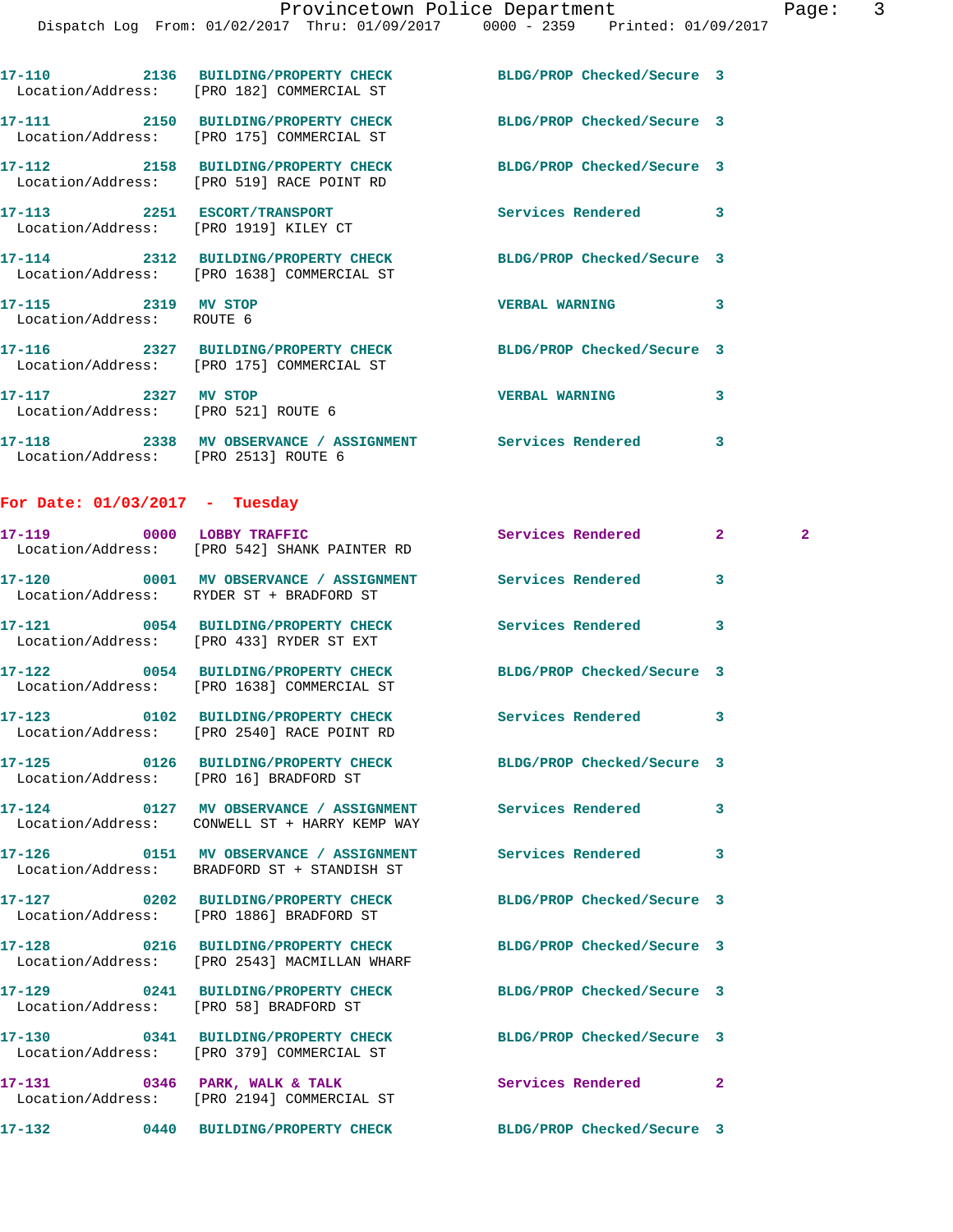|                                       | Dispatch Log From: 01/02/2017 Thru: 01/09/2017 0000 - 2359 Printed: 01/09/2017                                 | Provincetown Police Department    | Page: 4      |
|---------------------------------------|----------------------------------------------------------------------------------------------------------------|-----------------------------------|--------------|
|                                       | Location/Address: [PRO 1989] COMMERCIAL ST                                                                     |                                   |              |
|                                       | 17-133 0521 BUILDING/PROPERTY CHECK BLDG/PROP Checked/Secure 3<br>Location/Address: [PRO 530] SHANK PAINTER RD |                                   |              |
| Location/Address: ROUTE 6             | 17-134 0528 MV OBSERVANCE / ASSIGNMENT Services Rendered 3                                                     |                                   |              |
|                                       | 17-135 0541 BUILDING/PROPERTY CHECK Services Rendered 3<br>Location/Address: [PRO 526] RYDER ST EXT            |                                   |              |
|                                       |                                                                                                                |                                   |              |
|                                       | 17-137 0630 FOLLOW UP<br>Location/Address: [PRO 2543] MACMILLAN WHARF                                          | No Action Required 2              |              |
|                                       | 17-138 0803 ANIMAL CALL/PET PANTRY Services Rendered<br>Location/Address: [PRO 3296] SHANK PAINTER RD          |                                   | $\mathbf{2}$ |
|                                       | 17-139 0808 SERVICE CALL/SCHOOL 5 Services Rendered 3<br>Location/Address: [PRO 569] WINSLOW ST                |                                   |              |
|                                       | 17-140 0819 ALARM - GENERAL<br>Location/Address: [PRO 3363] HARBOUR DR                                         | No Action Required 1              |              |
| Location/Address: COMMERCIAL ST       | 17-141 0830 HARASSMENT                                                                                         | <b>GONE ON ARRIVAL</b>            | $\mathbf{2}$ |
|                                       | 17-142 0835 ANIMAL CALL/QUESTION Services Rendered 2<br>Location/Address: [PRO 1171] YOUNGS CT                 |                                   |              |
|                                       | 17-143 0843 PARKING COMPLAINT / GENERAL Citation/Warning Issued 3<br>Location/Address: [PRO 3456] RYDER ST EXT |                                   |              |
|                                       | 17-144 0846 SERVICE CALL/COURT Services Rendered 3<br>Location/Address: [PRO 542] SHANK PAINTER RD             |                                   |              |
|                                       | 17-145 0916 DISTURBANCE/ANIMAL<br>Location/Address: [PRO 1173] WINTHROP ST                                     | SPOKEN TO AND TO A REAL PROPERTY. | 1            |
|                                       | 17-146 1001 BUILDING/PROPERTY CHECK Services Rendered 3<br>Location/Address: [PRO 2490] PROVINCELANDS RD       |                                   |              |
|                                       | 17-147 1013 BUILDING/PROPERTY CHECK Services Rendered<br>Location/Address: [PRO 2977] COMMERCIAL ST            |                                   | $\mathbf{3}$ |
|                                       | 17-148 1014 BUILDING/PROPERTY CHECK Services Rendered<br>Location/Address: [PRO 3430] COMMERCIAL ST            |                                   | $\mathbf{3}$ |
|                                       | 17-150 1045 LOST GOLD CHAIN<br>Location/Address: [PRO 542] SHANK PAINTER RD                                    | <b>Services Rendered</b>          | 3            |
| 17-149    1048    FOLLOW UP           | Location/Address: [PRO 542] SHANK PAINTER RD                                                                   | Services Rendered                 | $\mathbf{2}$ |
|                                       | 17-151 1055 MV ACCIDENT<br>Location/Address: [PRO 664] COMMERCIAL ST                                           | Services Rendered                 | 1            |
| Location/Address: [PRO 1919] KILEY CT | 17-152 1111 SERVICE CALL/ROOM MATES Services Rendered 3                                                        |                                   |              |
|                                       | 17-153 1120 911 GENERAL<br>Location/Address: [PRO 3222] ALDEN ST                                               | Services Rendered                 | $\mathbf{1}$ |
| 17-154 1136 ALARM - GENERAL           | Location/Address: [PRO 3292] COMMERCIAL ST                                                                     | Services Rendered                 | $\mathbf{1}$ |
|                                       | 17-156 1226 B & E BURGLARY<br>Location/Address: [PRO 835] COMMERCIAL ST                                        | Unfounded                         | $\mathbf{2}$ |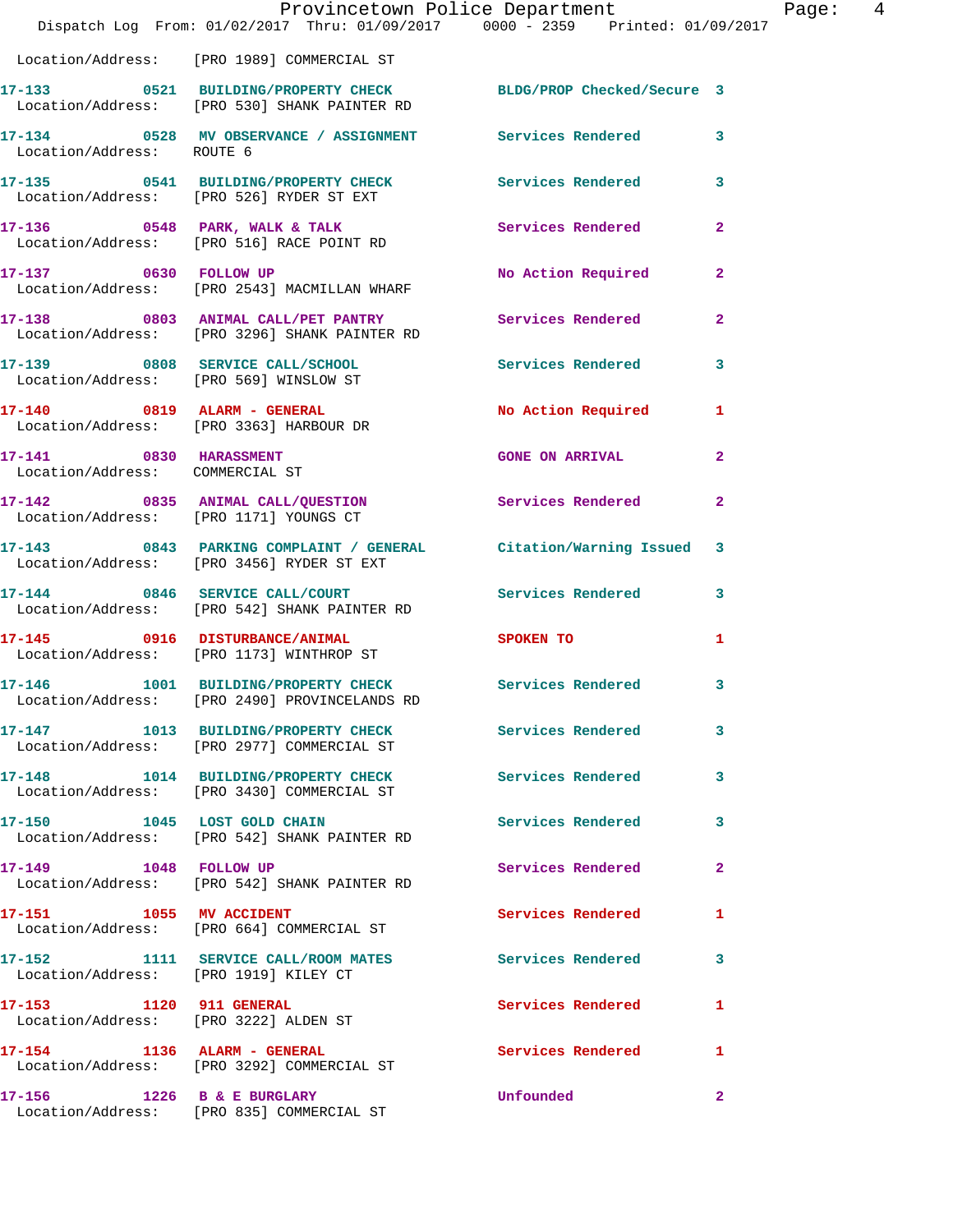|                                        | Provincetown Police Department<br>Dispatch Log From: 01/02/2017 Thru: 01/09/2017 0000 - 2359 Printed: 01/09/2017 |                                                                                                                             | Page: 5        |
|----------------------------------------|------------------------------------------------------------------------------------------------------------------|-----------------------------------------------------------------------------------------------------------------------------|----------------|
|                                        | 17-157 1228 SERVICE CALL/COURT 17-157 Services Rendered 3<br>Location/Address: [PRO 542] SHANK PAINTER RD        |                                                                                                                             |                |
| 17-158 1333 HAZARDS                    | Location/Address: [PRO 2479] ROUTE 6                                                                             | Taken/Referred to Other 2                                                                                                   |                |
|                                        | 17-159 1436 LARCENY / FORGERY / FRAUD SPOKEN TO<br>Location/Address: [PRO 943] HARRY KEMP WAY                    |                                                                                                                             | $\overline{2}$ |
|                                        | 17-160 1453 PROPERTY DAMAGE<br>Location/Address: [PRO 3990] RACE POINT RD                                        | SPOKEN TO                                                                                                                   | 3              |
|                                        | 17-161 1558 BUILDING/PROPERTY CHECK BLDG/PROP Checked/Secure 3<br>Location/Address: [PRO 2483] COMMERCIAL ST     |                                                                                                                             |                |
|                                        | 17-162 1614 COMM BURGLAR<br>Location/Address: [PRO 1778] SHANK PAINTER RD                                        | No Action Required 1                                                                                                        |                |
|                                        | 17-163 1639 BUILDING/PROPERTY CHECK BLDG/PROP Checked/Secure 3<br>Location/Address: [PRO 3259] MACMILLAN WHARF   |                                                                                                                             |                |
|                                        | 17-164 1649 BUILDING/PROPERTY CHECK BLDG/PROP Checked/Secure 3<br>Location/Address: [PRO 106] COMMERCIAL ST      |                                                                                                                             |                |
|                                        | 17-165 1712 COMPLAINT<br>Location/Address: [PRO 3443] COMMERCIAL ST                                              | SPOKEN TO THE STRIKE STRIKE STRIKE STRIKE STRIKE STRIKE STRIKE STRIKE STRIKE STRIKE STRIKE STRIKE STRIKE STRIKE<br>$\sim$ 3 |                |
|                                        | 17-166 1733 BUILDING/PROPERTY CHECK BLDG/PROP Checked/Secure 3<br>Location/Address: [PRO 444] HIGH POLE HILL     |                                                                                                                             |                |
|                                        | 17-167 1739 MV OBSERVANCE / ASSIGNMENT Services Rendered 3<br>Location/Address: HIGH POLE HL + BRADFORD ST       |                                                                                                                             |                |
|                                        | 17-168 1744 MV STOP<br>Location/Address: [PRO 539] SHANK PAINTER RD                                              | <b>VERBAL WARNING</b>                                                                                                       | 3              |
| 17-169 1956 LOOSE DOG                  | Location/Address: [PRO 667] COMMERCIAL ST                                                                        | Services Rendered                                                                                                           | $\mathbf{2}$   |
|                                        | 17-170 2009 BUILDING/PROPERTY CHECK<br>Location/Address: [PRO 526] RYDER ST EXT                                  | BLDG/PROP Checked/Secure 3                                                                                                  |                |
|                                        | 17-172 2047 BUILDING/PROPERTY CHECK<br>Location/Address: [PRO 182] COMMERCIAL ST                                 | BLDG/PROP Checked/Secure 3                                                                                                  |                |
| Location/Address: [PRO 446] HOWLAND ST | 17-173 2147 BUILDING/PROPERTY CHECK BLDG/PROP Checked/Secure 3                                                   |                                                                                                                             |                |
|                                        | 17-174 2155 BUILDING/PROPERTY CHECK<br>Location/Address: [PRO 2737] COMMERCIAL ST                                | BLDG/PROP Checked/Secure 3                                                                                                  |                |
|                                        | 17-175 2316 BUILDING/PROPERTY CHECK BLDG/PROP Checked/Secure 3<br>Location/Address: [PRO 3296] SHANK PAINTER RD  |                                                                                                                             |                |
| Location/Address: [PRO 512] PRINCE ST  | 17-176 2318 BUILDING/PROPERTY CHECK BLDG/PROP Checked/Secure 3                                                   |                                                                                                                             |                |
|                                        | 17-177 2334 MV OBSERVANCE / ASSIGNMENT<br>Location/Address: HOWLAND ST + BRADFORD ST                             | No Action Required                                                                                                          | 3              |
|                                        | 17-178 2338 BUILDING/PROPERTY CHECK BLDG/PROP Checked/Secure 3<br>Location/Address: [PRO 16] BRADFORD ST         |                                                                                                                             |                |
|                                        | 17-179 2342 BUILDING/PROPERTY CHECK Services Rendered<br>Location/Address: [PRO 2483] COMMERCIAL ST              |                                                                                                                             | 3              |

## **For Date: 01/04/2017 - Wednesday**

| 17–180            |  | 0002 BUILDING/PROPERTY CHECK | BLDG/PROP Checked/Secure 3 |  |
|-------------------|--|------------------------------|----------------------------|--|
| Location/Address: |  | [PRO 3259] MACMILLAN WHARF   |                            |  |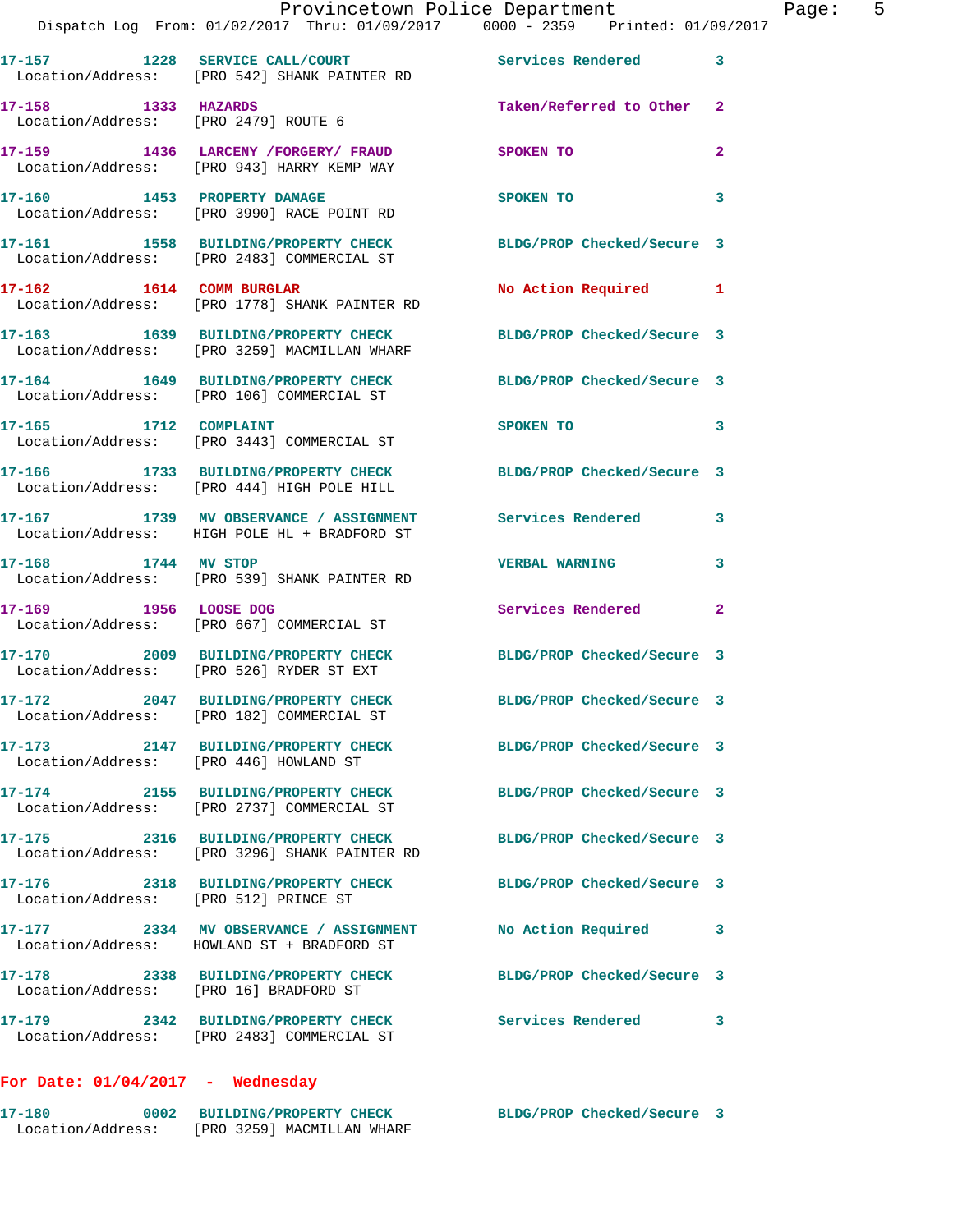Dispatch Log From: 01/02/2017 Thru: 01/09/2017 0000 - 2359 Printed: 01/09/2017

**17-181 0002 LOBBY TRAFFIC Services Rendered 2 15**  Location/Address: [PRO 542] SHANK PAINTER RD **17-182 0016 MV OBSERVANCE / ASSIGNMENT Services Rendered 3**  Location/Address: [PRO 94] BRADFORD ST **17-183 0034 MV OBSERVANCE / ASSIGNMENT Services Rendered 3**  Location/Address: BRADFORD ST + RYDER ST **17-184 0057 BUILDING/PROPERTY CHECK Services Rendered 3**  Location/Address: [PRO 357] COMMERCIAL ST **17-186 0058 ASSIST CITIZEN-WELL BEING Services Rendered 3**  Location/Address: [PRO 344] COMMERCIAL ST **17-185 0101 BUILDING/PROPERTY CHECK Services Rendered 3**  Location/Address: [PRO 2559] COMMERCIAL ST **17-187 0143 BUILDING/PROPERTY CHECK BLDG/PROP Checked/Secure 3**  Location/Address: [PRO 2543] MACMILLAN WHARF **17-188 0148 BUILDING/PROPERTY CHECK BLDG/PROP Checked/Secure 3**  Location/Address: [PRO 1638] COMMERCIAL ST **17-189 0158 BUILDING/PROPERTY CHECK BLDG/PROP Checked/Secure 3**  Location/Address: [PRO 440] HARRY KEMP WAY **17-190 0204 MV OBSERVANCE / ASSIGNMENT No Action Required 3**  Location/Address: ROUTE 6 + SNAIL RD **17-191 0210 MV STOP No Action Required 3**  Location/Address: WINTHROP ST **17-192 0305 BUILDING/PROPERTY CHECK BLDG/PROP Checked/Secure 3**  Location/Address: [PRO 530] SHANK PAINTER RD **17-193 0310 BUILDING/PROPERTY CHECK BLDG/PROP Checked/Secure 3**  Location/Address: [PRO 3921] ROUTE 6 **17-194 0316 BUILDING/PROPERTY CHECK BLDG/PROP Checked/Secure 3**  Location/Address: [PRO 2898] JEROME SMITH RD **17-195 0337 BUILDING/PROPERTY CHECK Services Rendered 3**  Location/Address: [PRO 2490] PROVINCELANDS RD **17-196 0346 BUILDING/PROPERTY CHECK Services Rendered 3**  Location/Address: [PRO 2499] RACE POINT RD **17-197 0350 BUILDING/PROPERTY CHECK BLDG/PROP Checked/Secure 3**  Location/Address: [PRO 516] RACE POINT RD **17-198 0350 MEDICAL EMERGENCY Services Rendered 1**  Location/Address: [PRO 302] COMMERCIAL ST **17-200 0514 BUILDING/PROPERTY CHECK Services Rendered 3**  Location/Address: [PRO 2540] RACE POINT RD **17-199 0515 BUILDING/PROPERTY CHECK BLDG/PROP Checked/Secure 3**  Location/Address: [PRO 447] JEROME SMITH RD **17-201 0521 MV OBSERVANCE / ASSIGNMENT Services Rendered 3**  Location/Address: BRADFORD ST + HIGH POLE HILL **17-202 0529 MV OBSERVANCE / ASSIGNMENT No Action Required 3**  Location/Address: SHANK PAINTER RD + JEROME SMITH RD **17-203 0540 MV OBSERVANCE / ASSIGNMENT Services Rendered 3**  Location/Address: ROUTE 6 **17-204 0602 BUILDING/PROPERTY CHECK Services Rendered 3**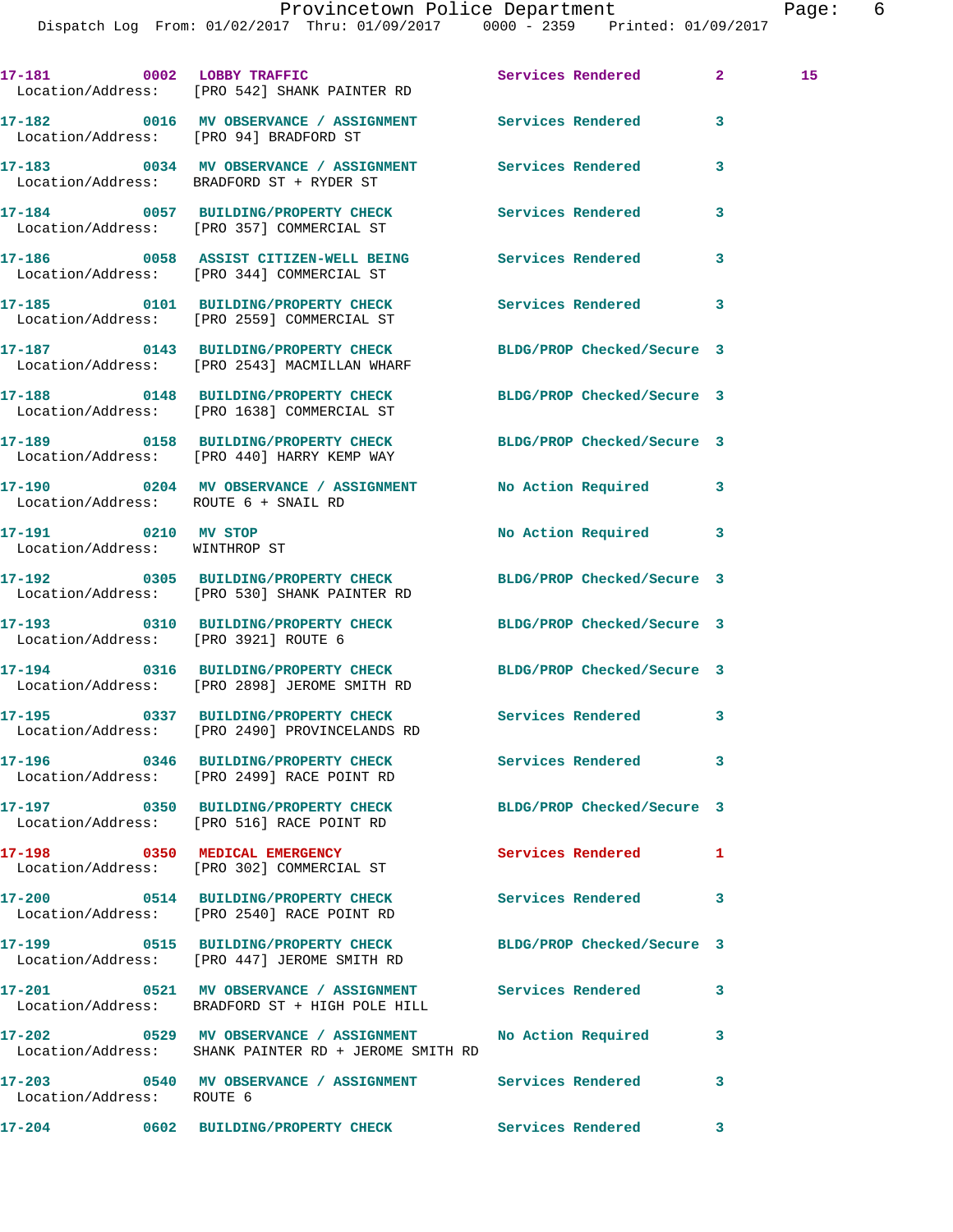|                                                                       | Provincetown Police Department The Page: 7<br>Dispatch Log From: 01/02/2017 Thru: 01/09/2017 0000 - 2359 Printed: 01/09/2017 |                                                                                                                |                         |  |
|-----------------------------------------------------------------------|------------------------------------------------------------------------------------------------------------------------------|----------------------------------------------------------------------------------------------------------------|-------------------------|--|
|                                                                       | Location/Address: [PRO 433] RYDER ST EXT                                                                                     |                                                                                                                |                         |  |
| 17-205 0812 AT SCHOOL                                                 | Location/Address: [PRO 569] WINSLOW ST                                                                                       | Services Rendered 3                                                                                            |                         |  |
|                                                                       | 17-206 0819 COURT HEARING<br>Location/Address: [PRO 542] SHANK PAINTER RD                                                    | Services Rendered                                                                                              | $\overline{\mathbf{3}}$ |  |
|                                                                       | 17-207 0919 BUILDING/PROPERTY CHECK BLDG/PROP Checked/Secure 3<br>Location/Address: [PRO 3317] CEMETERY RD                   |                                                                                                                |                         |  |
|                                                                       | 17-208 0920 BUILDING/PROPERTY CHECK BLDG/PROP Checked/Secure 3<br>Location/Address: [PRO 3318] CEMETERY RD                   |                                                                                                                |                         |  |
|                                                                       | 17-209 0921 PET PANTRY<br>Location/Address: [PRO 442] HARRY KEMP WAY                                                         | Services Rendered 3                                                                                            |                         |  |
| Refer To Accident: 17-2-AC                                            | 17-210 0930 MV ACCIDENT<br>Location/Address: [PRO 175] COMMERCIAL ST                                                         | Services Rendered 1                                                                                            |                         |  |
|                                                                       | 17-211 0951 PET PANTRY<br>Location/Address: [PRO 3296] SHANK PAINTER RD                                                      | Services Rendered                                                                                              | $\mathbf{3}$            |  |
| 17-212 1029 ALARM TEST                                                | Location/Address: [PRO 512] PRINCE ST                                                                                        | Services Rendered                                                                                              | $\mathbf{1}$            |  |
|                                                                       | 17-213 1147 PET PANTRY<br>Location/Address: [PRO 285] COMMERCIAL ST                                                          | Services Rendered                                                                                              | 3                       |  |
|                                                                       | 17-214 1152 BUILDING/PROPERTY CHECK Services Rendered 3<br>Location/Address: [PRO 3359] HARRY KEMP WAY                       |                                                                                                                |                         |  |
| Location/Address: [PRO 3440] ROUTE 6                                  | 17-215 1226 MV OBSERVANCE / ASSIGNMENT Services Rendered                                                                     |                                                                                                                | 3                       |  |
| 17-216 1240 COURT RUN                                                 | Location/Address: [PRO 542] SHANK PAINTER RD                                                                                 | Services Rendered 3                                                                                            |                         |  |
|                                                                       | 17-217 1347 BURGLAR ALARM<br>Location/Address: [PRO 2379] PILGRIM HEIGHTS RD                                                 | False Alarm and the state of the state of the state of the state of the state of the state of the state of the | 1                       |  |
| 17-218 1405 PARK, WALK & TALK<br>Location/Address: [PRO 3287] ROUTE 6 |                                                                                                                              | Services Rendered 2                                                                                            |                         |  |
| 17-219 1455 SCHOOL<br>Location/Address: [PRO 569] WINSLOW ST          |                                                                                                                              | Services Rendered                                                                                              | 3                       |  |
| 17-220 1455 COMPLAINT                                                 | Location/Address: [PRO 542] SHANK PAINTER RD                                                                                 | SPOKEN TO                                                                                                      | 3                       |  |
| 17-221 1516 DISTURBANCE                                               | Location/Address: [PRO 1300] BRADFORD ST EXT                                                                                 | <b>Services Rendered</b>                                                                                       | 1                       |  |
|                                                                       | 17-222 1523 ALARM SYSTEM TESTING<br>Location/Address: [PRO 1778] SHANK PAINTER RD                                            | <b>Services Rendered</b>                                                                                       | $\overline{\mathbf{3}}$ |  |
| Location/Address: [PRO 94] BRADFORD ST                                | 17-223 1648 MV OBSERVANCE / ASSIGNMENT Services Rendered                                                                     |                                                                                                                | 3                       |  |
| 17-224 1652 MV STOP                                                   | Location/Address: [PRO 413] CONWELL ST                                                                                       | <b>VERBAL WARNING</b>                                                                                          | 3                       |  |
|                                                                       | 17-225 1721 BUILDING/PROPERTY CHECK BLDG/PROP Checked/Secure 3<br>Location/Address: [PRO 3259] MACMILLAN WHARF               |                                                                                                                |                         |  |
|                                                                       | 17-226 1734 BUILDING/PROPERTY CHECK BLDG/PROP Checked/Secure 3<br>Location/Address: [PRO 2898] JEROME SMITH RD               |                                                                                                                |                         |  |
|                                                                       | 17-227 1756 WELL BEING CHECK<br>Location/Address: [PRO 2940] NELSON AVE                                                      | Services Rendered 3                                                                                            |                         |  |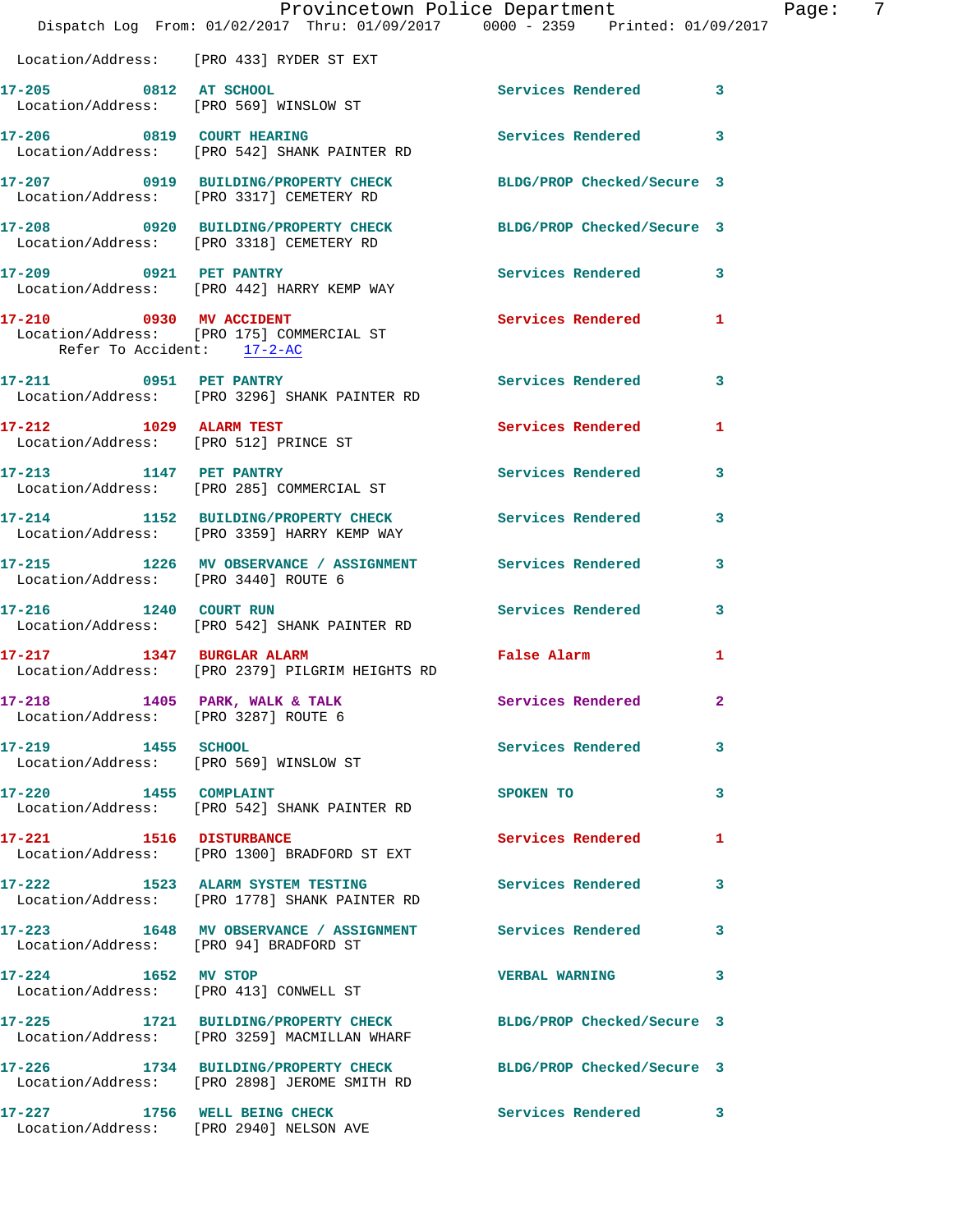|                                        | 17-228 1943 BUILDING/PROPERTY CHECK BLDG/PROP Checked/Secure 3<br>Location/Address: [PRO 182] COMMERCIAL ST      |                            |              |    |
|----------------------------------------|------------------------------------------------------------------------------------------------------------------|----------------------------|--------------|----|
|                                        | 17-229 1943 BUILDING/PROPERTY CHECK<br>Location/Address: [PRO 175] COMMERCIAL ST                                 | BLDG/PROP Checked/Secure 3 |              |    |
|                                        | 17-230 2101 BUILDING/PROPERTY CHECK BLDG/PROP Checked/Secure 3<br>Location/Address: [PRO 3259] MACMILLAN WHARF   |                            |              |    |
|                                        | 17-231 2111 PARKING COMPLAINT / GENERAL Services Rendered 3<br>Location/Address: [PRO 2026] BRADFORD ST          |                            |              |    |
|                                        | 17-232 2225 FOUND WALLET<br>Location/Address: [PRO 542] SHANK PAINTER RD                                         | Services Rendered 3        |              |    |
|                                        | 17-236 2352 BUILDING/PROPERTY CHECK<br>Location/Address: [PRO 16] BRADFORD ST                                    | BLDG/PROP Checked/Secure 3 |              |    |
|                                        | 17-235 2353 BUILDING/PROPERTY CHECK BLDG/PROP Checked/Secure 3<br>Location/Address: [PRO 3259] MACMILLAN WHARF   |                            |              |    |
| For Date: $01/05/2017$ - Thursday      |                                                                                                                  |                            |              |    |
|                                        | 17-234 0000 LOBBY TRAFFIC<br>Location/Address: [PRO 542] SHANK PAINTER RD                                        | Services Rendered 2        |              | 15 |
|                                        | 17-237 0000 BUILDING/PROPERTY CHECK Services Rendered 3<br>Location/Address: [PRO 2977] COMMERCIAL ST            |                            |              |    |
| Location/Address: [PRO 3440] ROUTE 6   | 17-238 0011 MV OBSERVANCE / ASSIGNMENT Services Rendered                                                         |                            | 3            |    |
| Location/Address: [PRO 413] CONWELL ST | 17-239 6022 MV OBSERVANCE / ASSIGNMENT Services Rendered                                                         |                            | 3            |    |
|                                        | 17-240 0025 MV OBSERVANCE / ASSIGNMENT No Action Required<br>Location/Address: [PRO 2577] BRADFORD ST            |                            | 3            |    |
|                                        | 17-241 0108 BUILDING/PROPERTY CHECK BLDG/PROP Checked/Secure 3<br>Location/Address: [PRO 444] HIGH POLE HILL     |                            |              |    |
|                                        | 17-242 0121 BUILDING/PROPERTY CHECK BLDG/PROP Checked/Secure 3<br>Location/Address: [PRO 530] SHANK PAINTER RD   |                            |              |    |
|                                        | 17-244 0141 BUILDING/PROPERTY CHECK BLDG/PROP Checked/Secure 3<br>Location/Address: [PRO 1638] COMMERCIAL ST     |                            |              |    |
|                                        | 17-243 0142 MV OBSERVANCE / ASSIGNMENT Services Rendered<br>Location/Address: JEROME SMITH RD + SHANK PAINTER RD |                            | 3            |    |
|                                        | 17-245 0150 MV OBSERVANCE / ASSIGNMENT<br>Location/Address: BRADFORD ST + SHANK PAINTER RD                       | <b>Services Rendered</b>   | 3            |    |
|                                        | 17-247 0218 BUILDING/PROPERTY CHECK BLDG/PROP Checked/Secure 3<br>Location/Address: [PRO 175] COMMERCIAL ST      |                            |              |    |
|                                        | 17-248 0221 BUILDING/PROPERTY CHECK BLDG/PROP Checked/Secure 3<br>Location/Address: [PRO 182] COMMERCIAL ST      |                            |              |    |
|                                        | 17-249 0232 BUILDING/PROPERTY CHECK Services Rendered<br>Location/Address: [PRO 3359] HARRY KEMP WAY             |                            | 3            |    |
|                                        | 17-250 0240 BUILDING/PROPERTY CHECK BLDG/PROP Checked/Secure 3<br>Location/Address: [PRO 306] COMMERCIAL ST      |                            |              |    |
|                                        | 17-251 0246 BUILDING/PROPERTY CHECK BLDG/PROP Checked/Secure 3<br>Location/Address: [PRO 105] COMMERCIAL ST      |                            |              |    |
| 17-252 0402 MV HIT & RUN               |                                                                                                                  | SPOKEN TO                  | $\mathbf{2}$ |    |
|                                        |                                                                                                                  |                            |              |    |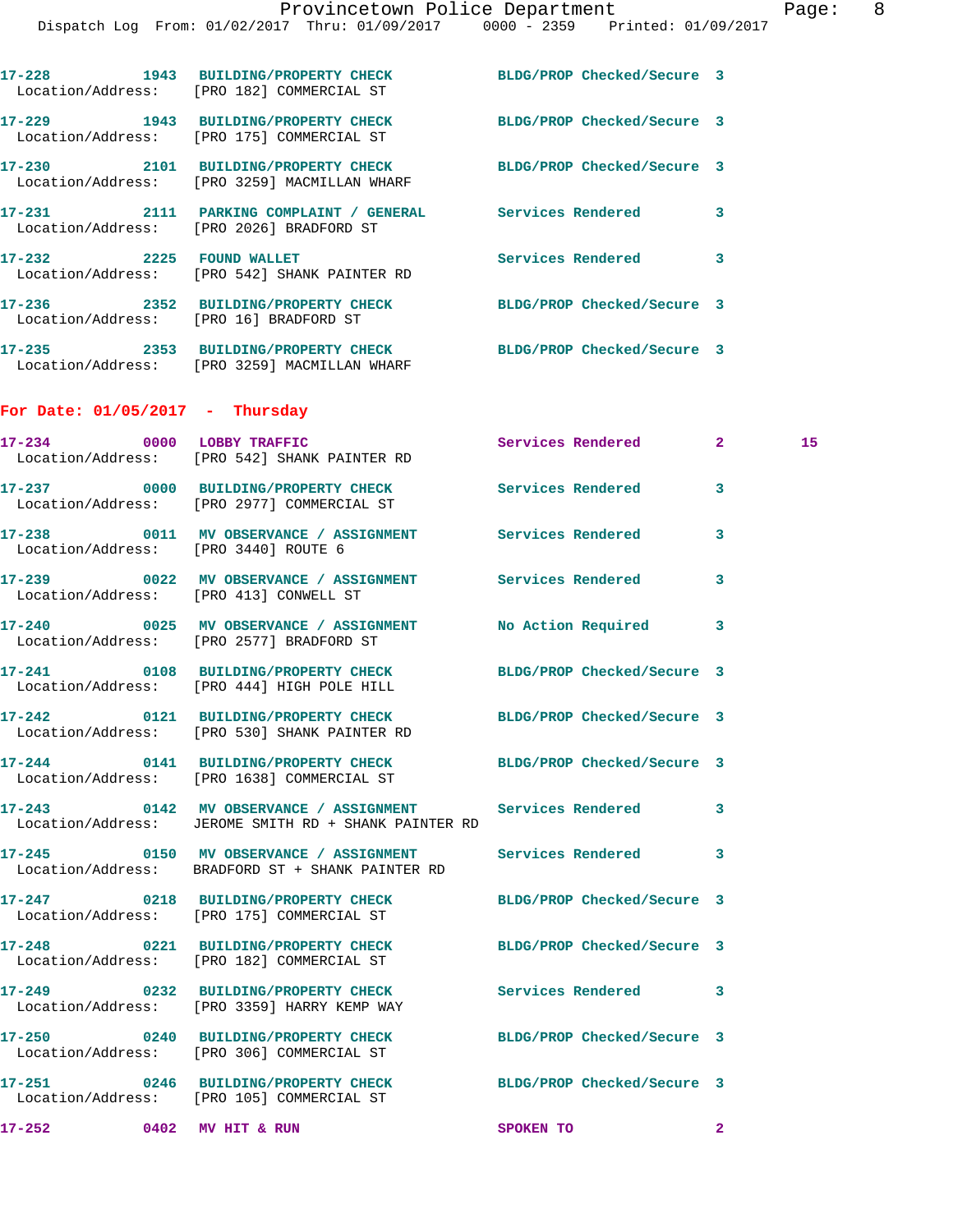|                                                                 | Provincetown Police Department<br>Dispatch Log From: 01/02/2017 Thru: 01/09/2017 0000 - 2359 Printed: 01/09/2017 |                            |                |
|-----------------------------------------------------------------|------------------------------------------------------------------------------------------------------------------|----------------------------|----------------|
| Refer To Summons: $17-2-AR$<br>Refer To Accident: 17-3-AC       | Location/Address: [PRO 519] RACE POINT RD                                                                        |                            |                |
|                                                                 | 17-253 0526 BUILDING/PROPERTY CHECK BLDG/PROP Checked/Secure 3<br>Location/Address: [PRO 3259] MACMILLAN WHARF   |                            |                |
|                                                                 | 17-254 0557 MV OBSERVANCE / ASSIGNMENT Services Rendered<br>Location/Address: BRADFORD ST + HOWLAND ST           |                            | 3              |
|                                                                 | 17-255 0608 BUILDING/PROPERTY CHECK BLDG/PROP Checked/Secure 3<br>Location/Address: [PRO 3256] COMMERCIAL ST     |                            |                |
| 17-256 0615 MV STOP<br>Location/Address: [PRO 2518] ROUTE 6     |                                                                                                                  | <b>VERBAL WARNING</b>      | 3              |
| 17-257 0619 MV STOP<br>Location/Address: [PRO 2513] ROUTE 6     |                                                                                                                  | <b>VERBAL WARNING</b>      | 3              |
| 17-258 0810 AT SCHOOL<br>Location/Address: [PRO 569] WINSLOW ST |                                                                                                                  | Services Rendered          | 3              |
| Location/Address: [PRO 3287] ROUTE 6                            | 17-259 0810 BUILDING/PROPERTY CHECK                                                                              | BLDG/PROP Checked/Secure 3 |                |
|                                                                 | 17-260 0852 LOST ITEMS<br>Location/Address: [PRO 3236] COMMERCIAL ST                                             | <b>Services Rendered</b>   | 3              |
| 17-262 0900 SERVICE CALL                                        | Location/Address: [PRO 2754] ROUTE 6                                                                             | <b>Services Rendered</b>   | 3              |
| Location/Address: [PRO 571] ALDEN ST                            | 17-263 0927 BUILDING/PROPERTY CHECK BLDG/PROP Checked/Secure 3                                                   |                            |                |
|                                                                 | 17-264 0943 MV OBSERVANCE / ASSIGNMENT Services Rendered<br>Location/Address: BRADFORD ST + STANDISH ST          |                            | 3              |
|                                                                 | 17-265 1013 REASSURANCE CHECK<br>Location/Address: [PRO 724] BRADFORD ST                                         | <b>Services Rendered</b>   | 3              |
| 17-266<br>Location/Address: [PRO 3440] ROUTE 6                  | 1034 MV OBSERVANCE / ASSIGNMENT Services Rendered                                                                |                            | 3              |
| 17-267 1102 VANDALISM                                           | Location/Address: [PRO 520] SANDY HILL LN                                                                        | <b>Services Rendered</b>   | 3              |
|                                                                 |                                                                                                                  |                            | 3              |
|                                                                 | 17-269 1208 BUILDING/PROPERTY CHECK<br>Location/Address: [PRO 3296] SHANK PAINTER RD                             | Services Rendered          | 3              |
| 17-270 1307 FOLLOW UP                                           | Location/Address: [PRO 520] SANDY HILL LN                                                                        | <b>FOLLOW UP</b>           | $\overline{a}$ |
| 17-271 1326 SERVICE CALL                                        | Location/Address: [PRO 105] COMMERCIAL ST                                                                        | <b>Services Rendered</b>   | 3              |
| 17-272 1420 PROPERTY DAMAGE                                     | Location/Address: [PRO 3300] FRANKLIN ST                                                                         | <b>Services Rendered</b>   | 3              |
|                                                                 | $17-274$ 1507 PARK, WALK & TALK<br>Location/Address: [PRO 105] COMMERCIAL ST                                     | Services Rendered          | $\mathbf{2}$   |
|                                                                 | 17-276 1651 BUILDING/PROPERTY CHECK BLDG/PROP Checked/Secure 3<br>Location/Address: [PRO 3359] HARRY KEMP WAY    |                            |                |
| 17-275 1655 MV STOP                                             | Location/Address: [PRO 106] COMMERCIAL ST                                                                        | No Action Required         | 3              |
|                                                                 |                                                                                                                  |                            |                |

**17-277 1813 BUILDING/PROPERTY CHECK BLDG/PROP Checked/Secure 3** 

Page: 9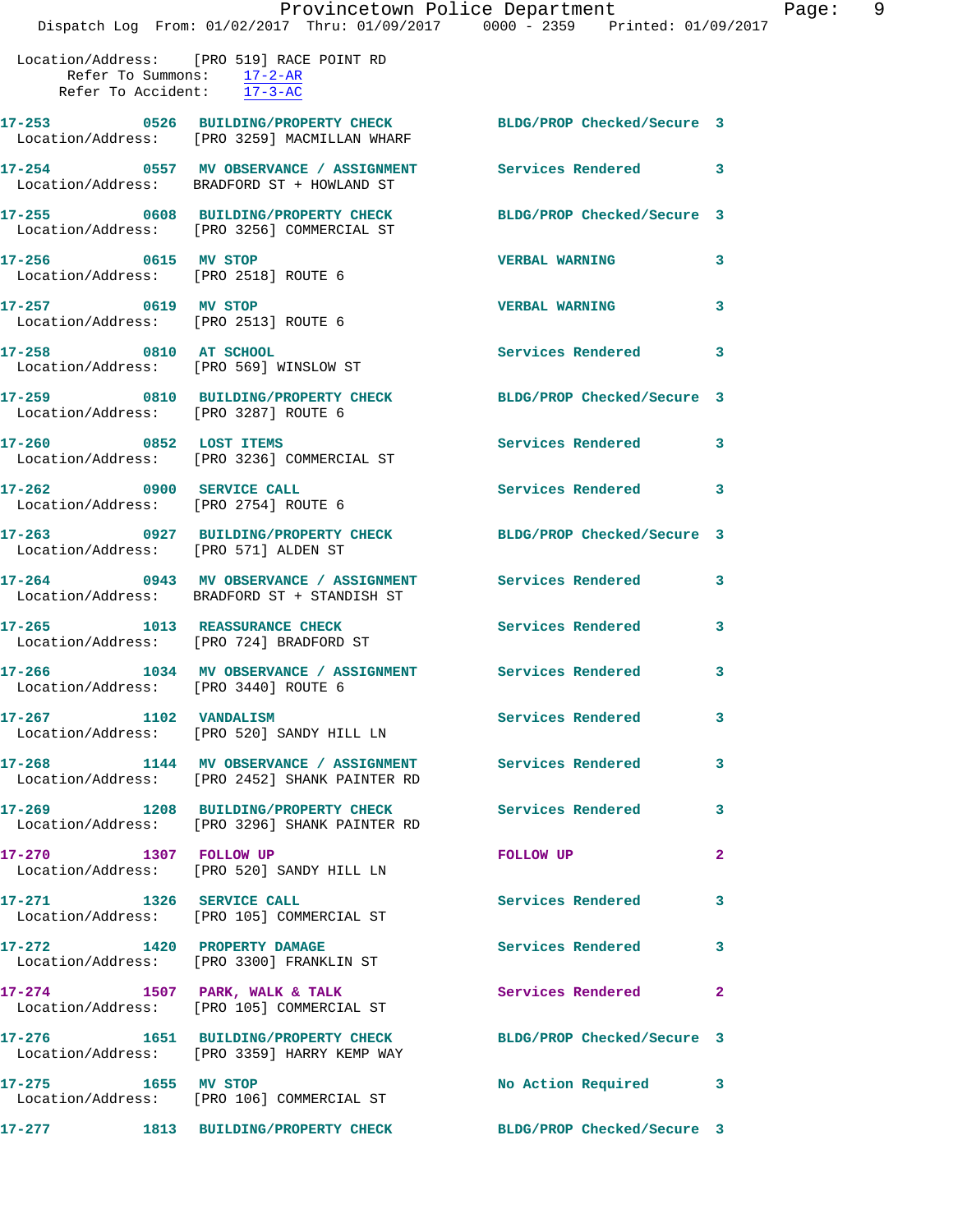|                                        | Dispatch Log From: 01/02/2017 Thru: 01/09/2017 0000 - 2359 Printed: 01/09/2017                                     | Provincetown Police Department | Page: 10 |  |
|----------------------------------------|--------------------------------------------------------------------------------------------------------------------|--------------------------------|----------|--|
|                                        | Location/Address: [PRO 3259] MACMILLAN WHARF                                                                       |                                |          |  |
| 17-278 1824 FRAUD                      | Location/Address: [PRO 1345] COMMERCIAL ST                                                                         | $\overline{2}$<br>FOLLOW UP    |          |  |
|                                        | 17-279 1912 BUILDING/PROPERTY CHECK BLDG/PROP Checked/Secure 3<br>Location/Address: [PRO 3259] MACMILLAN WHARF     |                                |          |  |
| Location/Address: [PRO 3287] ROUTE 6   | 17-280 1940 BUILDING/PROPERTY CHECK BLDG/PROP Checked/Secure 3                                                     |                                |          |  |
|                                        | 17-281 1940 STOLEN DEBIT CARD Services Rendered 2<br>Location/Address: [PRO 542] SHANK PAINTER RD                  |                                | 1        |  |
|                                        | 17-282 2059 BUILDING/PROPERTY CHECK BLDG/PROP Checked/Secure 3<br>Location/Address: [PRO 2206] COMMERCIAL ST       |                                |          |  |
|                                        | 17-284 2339 BUILDING/PROPERTY CHECK BLDG/PROP Checked/Secure 3<br>Location/Address: [PRO 3259] MACMILLAN WHARF     |                                |          |  |
| For Date: $01/06/2017$ - Friday        |                                                                                                                    |                                |          |  |
|                                        | 17-285 0002 LOBBY TRAFFIC<br>Location/Address: [PRO 542] SHANK PAINTER RD                                          | Services Rendered 2            | 15       |  |
| Location/Address: [PRO 16] BRADFORD ST | 17-286 0008 BUILDING/PROPERTY CHECK BLDG/PROP Checked/Secure 3                                                     |                                |          |  |
|                                        | 17-287 0023 BUILDING/PROPERTY CHECK BLDG/PROP Checked/Secure 3<br>Location/Address: [PRO 440] HARRY KEMP WAY       |                                |          |  |
|                                        | 17-288 0033 MV OBSERVANCE / ASSIGNMENT<br>Location/Address: [PRO 2577] BRADFORD ST                                 | No Action Required 3           |          |  |
|                                        | 17-290 0035 MV OBSERVANCE / ASSIGNMENT Services Rendered 3<br>Location/Address: BRADFORD ST + CONWELL ST           |                                |          |  |
|                                        | 17-289 0037 BUILDING/PROPERTY CHECK<br>Location/Address: [PRO 530] SHANK PAINTER RD                                | BLDG/PROP Checked/Secure 3     |          |  |
| 17-291                                 | 0045 911 TEST CALLS<br>Location/Address: [PRO 542] SHANK PAINTER RD                                                | Services Rendered 1            |          |  |
|                                        | 17-292 0051 MV OBSERVANCE / ASSIGNMENT Services Rendered 3<br>Location/Address: COMMERCIAL ST + SNAIL RD           |                                |          |  |
|                                        | 17-293 0132 BUILDING/PROPERTY CHECK Services Rendered 3<br>Location/Address: [PRO 2540] RACE POINT RD              |                                |          |  |
|                                        | 17-294 0150 BUILDING/PROPERTY CHECK BLDG/PROP Checked/Secure 3<br>Location/Address: [PRO 3609] COMMERCIAL ST       |                                |          |  |
|                                        | 17-295 0204 BUILDING/PROPERTY CHECK BLDG/PROP Checked/Secure 3<br>Location/Address: [PRO 182] COMMERCIAL ST        |                                |          |  |
| Location/Address: ROUTE 6 + CONWELL ST | 17-296 0211 MV OBSERVANCE / ASSIGNMENT No Action Required 3                                                        |                                |          |  |
|                                        | 17-297 0218 BUILDING/PROPERTY CHECK BLDG/PROP Checked/Secure 3<br>Location/Address: [PRO 1780] JOHNSON ST          |                                |          |  |
|                                        | 17-299 			 0226 MV OBSERVANCE / ASSIGNMENT Services Rendered 3<br>Location/Address: BRADFORD ST + SHANK PAINTER RD |                                |          |  |
|                                        | 17-300 0451 ROADWAYS-SNOW<br>Location/Address: [PRO 542] SHANK PAINTER RD                                          | Taken/Referred to Other 2      |          |  |
|                                        | 17-301 0523 BUILDING/PROPERTY CHECK BLDG/PROP Checked/Secure 3<br>Location/Address: [PRO 1638] COMMERCIAL ST       |                                |          |  |
|                                        |                                                                                                                    |                                |          |  |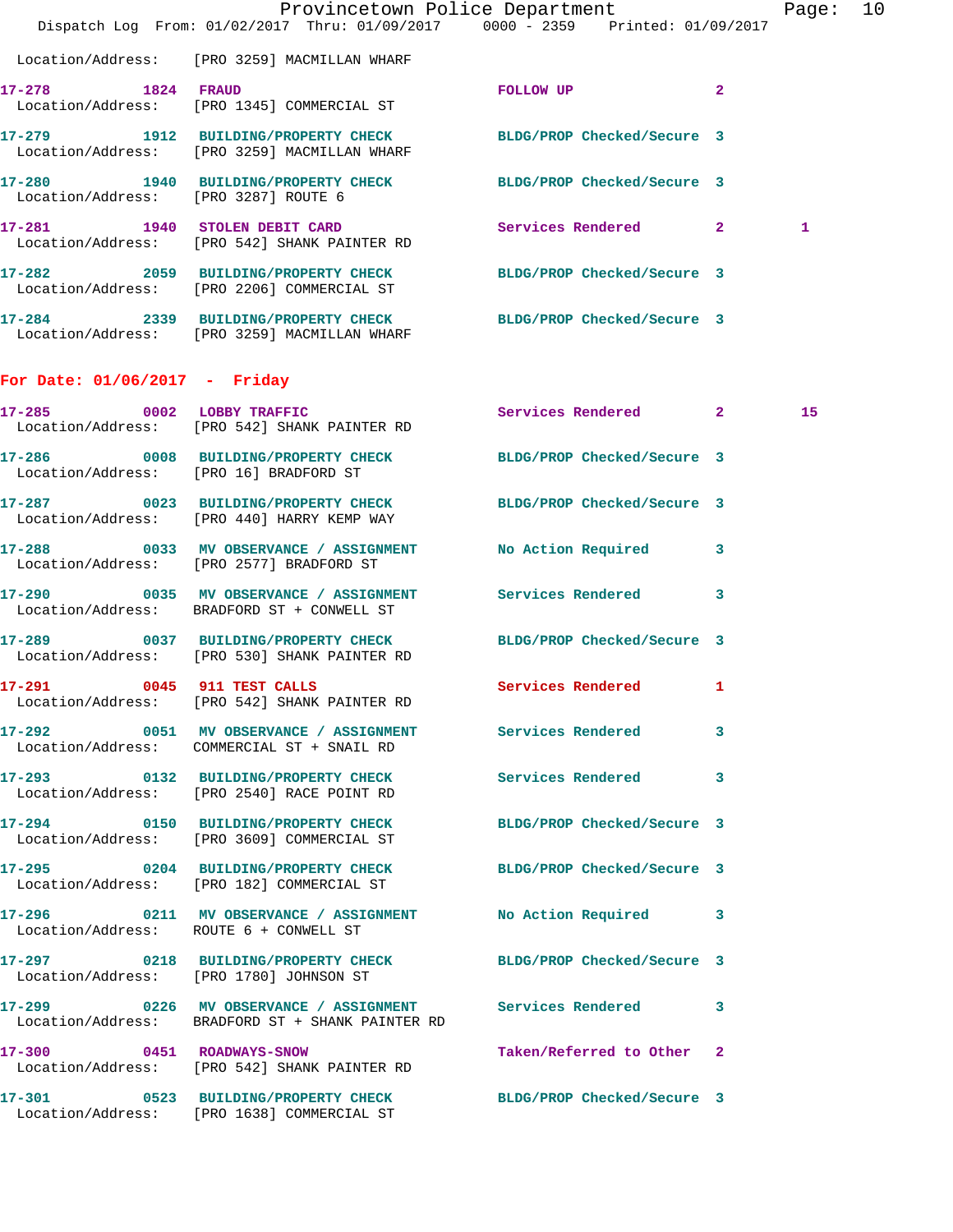|                                       | Dispatch Log From: 01/02/2017 Thru: 01/09/2017 0000 - 2359 Printed: 01/09/2017                                 | Provincetown Police Department |                | Page: 11 |  |
|---------------------------------------|----------------------------------------------------------------------------------------------------------------|--------------------------------|----------------|----------|--|
|                                       | 17-302 0524 BUILDING/PROPERTY CHECK Services Rendered 3<br>Location/Address: [PRO 3359] HARRY KEMP WAY         |                                |                |          |  |
|                                       | 17-303 0704 DISTURBANCE<br>Location/Address: [PRO 1620] BRADFORD ST                                            | Services Rendered 1            |                |          |  |
|                                       | 17-304 0740 BUILDING/PROPERTY CHECK BLDG/PROP Checked/Secure 3<br>Location/Address: [PRO 3287] ROUTE 6         |                                |                |          |  |
|                                       | 17-305 0810 BUILDING/PROPERTY CHECK BLDG/PROP Checked/Secure 3<br>Location/Address: [PRO 2500] COMMERCIAL ST   |                                |                |          |  |
|                                       | 17-306 0815 AT SCHOOL<br>Location/Address: [PRO 569] WINSLOW ST                                                | No Action Required 3           |                |          |  |
|                                       | 17-307 0817 ANIMAL CALL<br>Location/Address: [PRO 542] SHANK PAINTER RD                                        | No Action Required             | $\mathbf{2}$   |          |  |
|                                       | 17-308 0836 MV OBSERVANCE / ASSIGNMENT Services Rendered 3<br>Location/Address: [PRO 3430] COMMERCIAL ST       |                                |                |          |  |
| 17-309 0908 GENERAL INFO              |                                                                                                                | Services Rendered 3            |                |          |  |
| Location/Address: [PRO 571] ALDEN ST  | 17-310 0943 BUILDING/PROPERTY CHECK BLDG/PROP Checked/Secure 3                                                 |                                |                |          |  |
|                                       | 17-311 0944 ALARM - FIRE/TESTING<br>Location/Address: [PRO 49] BRADFORD ST                                     | Services Rendered 1            |                |          |  |
|                                       | 17-313 0954 MV OBSERVANCE / ASSIGNMENT Services Rendered 3<br>Location/Address: [PRO 3430] COMMERCIAL ST       |                                |                |          |  |
|                                       | 17-312 0956 PARK, WALK & TALK<br>Location/Address: [PRO 105] COMMERCIAL ST                                     | No Action Required             | $\overline{2}$ |          |  |
|                                       | 17-314 1021 BUILDING/PROPERTY CHECK BLDG/PROP Checked/Secure 3<br>Location/Address: [PRO 2898] JEROME SMITH RD |                                |                |          |  |
|                                       | 17-316 1023 BUILDING/PROPERTY CHECK Services Rendered<br>Location/Address: [PRO 2898] JEROME SMITH RD          |                                | 3              |          |  |
|                                       | 17-315 1025 BUILDING/PROPERTY CHECK Services Rendered 3<br>Location/Address: [PRO 3259] MACMILLAN WHARF        |                                |                |          |  |
|                                       | 17-317 1025 MV OBSERVANCE / ASSIGNMENT Services Rendered<br>Location/Address: [PRO 2489] BRADFORD ST           |                                | 3              |          |  |
| Location/Address: [PRO 2521] ROUTE 6  | 17-319 1052 MV OBSERVANCE / ASSIGNMENT Services Rendered                                                       |                                | 3              |          |  |
|                                       | 17-320 1101 BUILDING/PROPERTY CHECK Services Rendered<br>Location/Address: [PRO 2483] COMMERCIAL ST            |                                | 3              |          |  |
|                                       | 17-321 1103 MV OBSERVANCE / ASSIGNMENT Services Rendered<br>Location/Address: [PRO 106] COMMERCIAL ST          |                                | 3              |          |  |
|                                       | 17-322 1130 BUILDING/PROPERTY CHECK BLDG/PROP Checked/Secure 3<br>Location/Address: [PRO 3317] CEMETERY RD     |                                |                |          |  |
|                                       | 17-323 1131 BUILDING/PROPERTY CHECK<br>Location/Address: [PRO 3318] CEMETERY RD                                | BLDG/PROP Checked/Secure 3     |                |          |  |
| Location/Address: [PRO 1919] KILEY CT | 17-324 1212 SERVICE CALL/ROOM MATES Services Rendered                                                          |                                | 3              |          |  |
|                                       | 17-325 1242 MV OBSERVANCE / ASSIGNMENT Services Rendered 3<br>Location: RT. 6 AND PROVINCELANDS RD             |                                |                |          |  |
|                                       | 17-326 1307 ASSIST CITIZEN<br>Location/Address: [PRO 2902] COMMERCIAL ST                                       | <b>Services Rendered</b>       | 3              |          |  |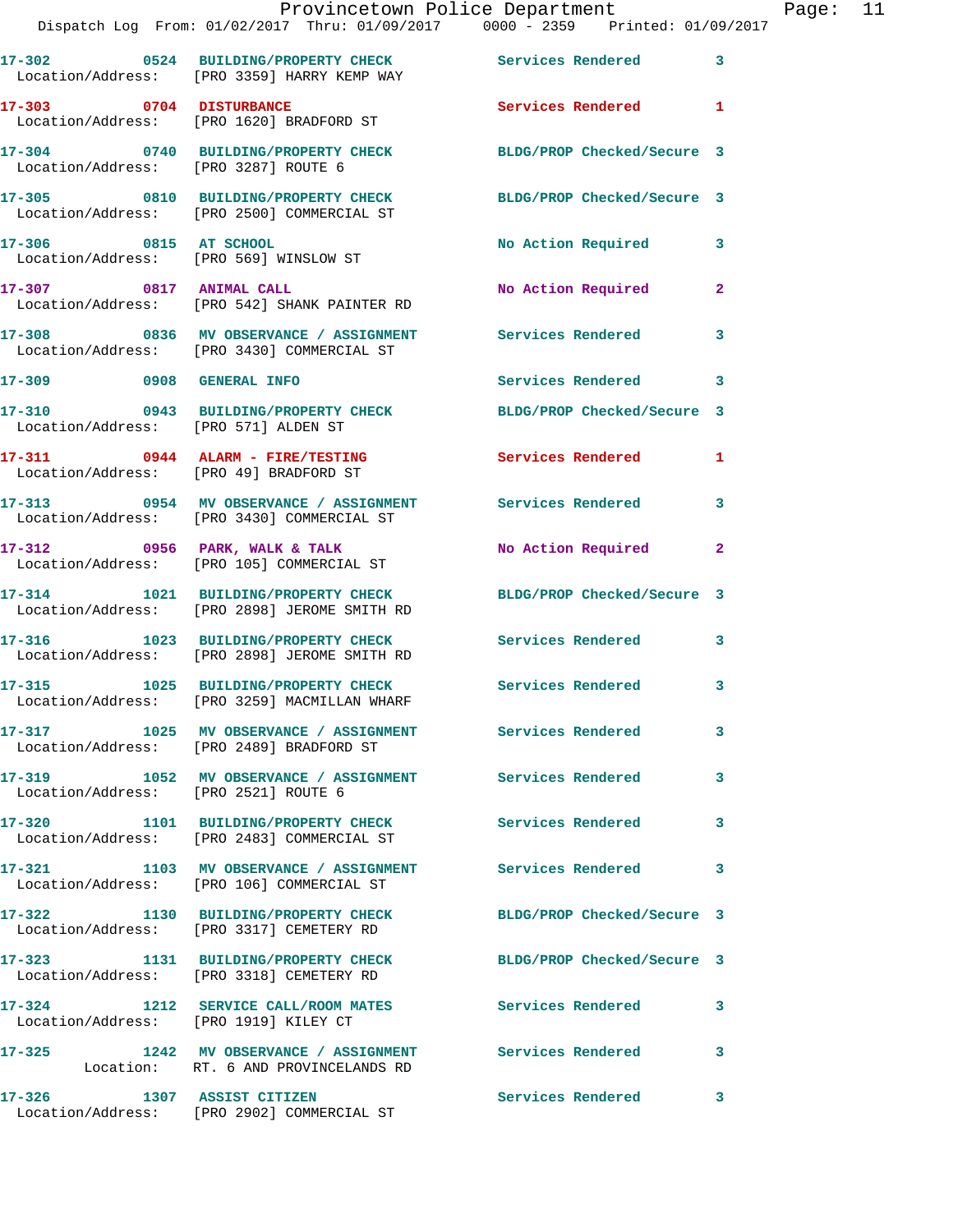|                                                          |                                                                                      | Provincetown Police Department                                                                      |              |          |  |
|----------------------------------------------------------|--------------------------------------------------------------------------------------|-----------------------------------------------------------------------------------------------------|--------------|----------|--|
|                                                          |                                                                                      | Dispatch Log From: 01/02/2017 Thru: 01/09/2017 0000 - 2359 Printed: 01/09/2017                      |              | Page: 12 |  |
|                                                          | 17-328 1336 FOLLOW UP<br>Location/Address: [PRO 542] SHANK PAINTER RD                | <b>Services Rendered</b> 2                                                                          |              |          |  |
|                                                          | Location/Address: [PRO 2483] COMMERCIAL ST                                           | 17-330 1351 BUILDING/PROPERTY CHECK Services Rendered 3                                             |              |          |  |
|                                                          | 17-331 1355 BUILDING/PROPERTY CHECK<br>Location/Address: [PRO 2490] PROVINCELANDS RD | <b>Services Rendered</b>                                                                            | 3            |          |  |
|                                                          |                                                                                      | 17-332 1403 BUILDING/PROPERTY CHECK Services Rendered<br>Location/Address: [PRO 2540] RACE POINT RD | $\mathbf{3}$ |          |  |
| 17-333 1419 ANIMAL CALL<br>Location/Address: BRADFORD ST |                                                                                      | Services Rendered                                                                                   | $\mathbf{2}$ |          |  |
|                                                          | 17-334 1524 PARK, WALK & TALK<br>Location/Address: [PRO 105] COMMERCIAL ST           | Services Rendered                                                                                   | $\mathbf{2}$ |          |  |
|                                                          | Location/Address: [PRO 2483] COMMERCIAL ST                                           | 17-335 1542 BUILDING/PROPERTY CHECK BLDG/PROP Checked/Secure 3                                      |              |          |  |
|                                                          | 17-336 1615 VERBAL ROAD DEBRIS<br>Location/Address: [PRO 2518] ROUTE 6               | VERBAL WARNING 3                                                                                    |              |          |  |
|                                                          | Location/Address: [PRO 2493] BRADFORD ST                                             | 17-338 1824 BUILDING/PROPERTY CHECK BLDG/PROP Checked/Secure 3                                      |              |          |  |
|                                                          | 17-339 1905 BUILDING/PROPERTY CHECK<br>Location/Address: [PRO 3259] MACMILLAN WHARF  | BLDG/PROP Checked/Secure 3                                                                          |              |          |  |
|                                                          | Location/Address: [PRO 3259] MACMILLAN WHARF                                         | 17-340 1923 BUILDING/PROPERTY CHECK BLDG/PROP Checked/Secure 3                                      |              |          |  |
| Location/Address: [PRO 3287] ROUTE 6                     |                                                                                      | 17-341 2159 BUILDING/PROPERTY CHECK BLDG/PROP Checked/Secure 3                                      |              |          |  |
| 17-342 2334 FOLLOW UP<br>Refer To Summons: 17-2-AR       | Location/Address: [PRO 1178] PLEASANT ST                                             | Citation/Warning Issued 2                                                                           |              |          |  |
| $17 - 344$                                               | 2347 MV OBSERVANCE / ASSIGNMENT<br>Location/Address: BRADFORD ST + HOWLAND ST        | <b>Services Rendered</b>                                                                            | 3            |          |  |
|                                                          | 17-345 2355 BUILDING/PROPERTY CHECK<br>Location/Address: [PRO 2539] RYDER ST EXT     | BLDG/PROP Checked/Secure 3                                                                          |              |          |  |
| For Date: $01/07/2017$ - Saturday                        |                                                                                      |                                                                                                     |              |          |  |
| 17-346 0002 LOBBY TRAFFIC                                | Location/Address: [PRO 542] SHANK PAINTER RD                                         | Services Rendered                                                                                   | $\mathbf{2}$ | 13       |  |
|                                                          | 17-347 0006 BUILDING/PROPERTY CHECK<br>Location/Address: [PRO 2483] COMMERCIAL ST    | BLDG/PROP Checked/Secure 3                                                                          |              |          |  |
| $17 - 348$                                               | 0007 BUILDING/PROPERTY CHECK                                                         | Services Rendered                                                                                   | $\mathbf{3}$ |          |  |

**17-352 0126 BUILDING/PROPERTY CHECK Services Rendered 3** 

**17-350 0027 MV OBSERVANCE / ASSIGNMENT Services Rendered 3** 

**17-349 0028 MV OBSERVANCE / ASSIGNMENT No Action Required 3** 

**17-351 0120 BUILDING/PROPERTY CHECK BLDG/PROP Checked/Secure 3** 

**17-356 0120 COMPLAINT Taken/Referred to Other 3** 

Location/Address: [PRO 433] RYDER ST EXT

Location/Address: [PRO 2818] CONWELL ST

Location/Address: ALDEN ST + BRADFORD ST

Location/Address: [PRO 413] CONWELL ST

Location/Address: [TRU] HIGHLAND RD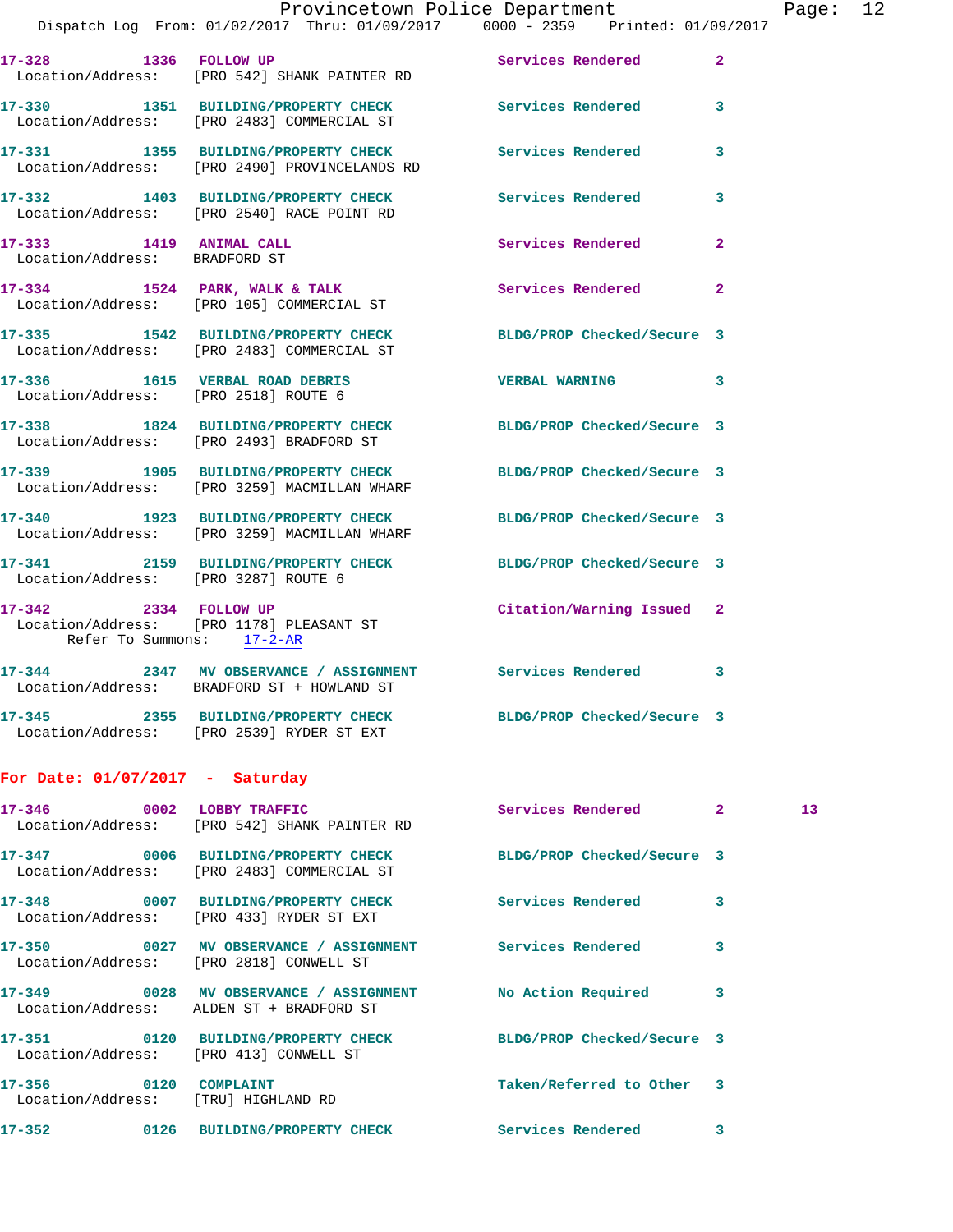|                                      | Dispatch Log From: 01/02/2017 Thru: 01/09/2017 0000 - 2359 Printed: 01/09/2017                                 | Provincetown Police Department | Page: 13     |  |
|--------------------------------------|----------------------------------------------------------------------------------------------------------------|--------------------------------|--------------|--|
|                                      | Location/Address: [PRO 3359] HARRY KEMP WAY                                                                    |                                |              |  |
|                                      | 17-353 0134 BUILDING/PROPERTY CHECK Services Rendered 3<br>Location/Address: [PRO 3430] COMMERCIAL ST          |                                |              |  |
|                                      | 17-354 0139 MV OBSERVANCE / ASSIGNMENT Services Rendered 3<br>Location/Address: COMMERCIAL ST + SNAIL RD       |                                |              |  |
|                                      | 17-355 0144 BUILDING/PROPERTY CHECK Services Rendered<br>Location/Address: [PRO 2977] COMMERCIAL ST            |                                | $\mathbf{3}$ |  |
|                                      | 17-357 0148 MV OBSERVANCE / ASSIGNMENT Services Rendered 3<br>Location/Address: ROUTE 6 + MAYFLOWER AVE        |                                |              |  |
|                                      | 17-358 0242 MEDICAL EMERGENCY Transported to Hospital 1<br>Location/Address: [PRO 3222] ALDEN ST               |                                |              |  |
|                                      | 17-359 0304 BUILDING/PROPERTY CHECK BLDG/PROP Checked/Secure 3<br>Location/Address: [PRO 3259] MACMILLAN WHARF |                                |              |  |
|                                      | 17-361 0310 BUILDING/PROPERTY CHECK BLDG/PROP Checked/Secure 3<br>Location/Address: [PRO 3609] COMMERCIAL ST   |                                |              |  |
|                                      | 17-362 0357 BUILDING/PROPERTY CHECK BLDG/PROP Checked/Secure 3<br>Location/Address: [PRO 37] BRADFORD ST       |                                |              |  |
|                                      | 17-363 0440 BUILDING/PROPERTY CHECK BLDG/PROP Checked/Secure 3<br>Location/Address: [PRO 440] HARRY KEMP WAY   |                                |              |  |
|                                      | 17-364 0458 ASSIST AGENCY / TRURO PD Services Rendered 3<br>Location/Address: [PRO 2045] BAYBERRY AVE          |                                |              |  |
| Location/Address: SNAIL RD + ROUTE 6 | 17-365 0600 MV OBSERVANCE / ASSIGNMENT Services Rendered 3                                                     |                                |              |  |
|                                      | 17-366 0719 SERVE RESTRAINING ORDER Could Not Locate<br>Location/Address: [PRO 1935] BAYBERRY AVE              |                                | $\mathbf{2}$ |  |
|                                      | 17-367 0720 ANIMAL CALL/PIGEON GONE ON ARRIVAL<br>Location/Address: [PRO 2018] COMMERCIAL ST                   |                                |              |  |
|                                      | 17-369 		 0729 MV OBSERVANCE / ASSIGNMENT Services Rendered 3<br>Location: RT.6 AND PROVINCELANDS RD           |                                |              |  |
|                                      | 17-368 0735 FOLLOW UP<br>Location/Address: [PRO 542] SHANK PAINTER RD                                          | Services Rendered              | $\mathbf{2}$ |  |
|                                      | 17-370 0755 BUILDING/PROPERTY CHECK Services Rendered<br>Location/Address: [PRO 2483] COMMERCIAL ST            |                                | 3            |  |
|                                      | 17-371 0758 BUILDING/PROPERTY CHECK Services Rendered<br>Location/Address: [PRO 2490] PROVINCELANDS RD         |                                | 3            |  |
| 17-372 0815 HAZARDS                  | Location/Address: [PRO 3259] MACMILLAN WHARF                                                                   | Taken/Referred to Other 2      |              |  |
|                                      | 17-373 0846 ANIMAL CALL/PIGEON<br>Location/Address: [PRO 3443] COMMERCIAL ST                                   | Could Not Locate               | $\mathbf{2}$ |  |
| 17-374 0901 FOLLOW UP                | Location/Address: [PRO 542] SHANK PAINTER RD                                                                   | Services Rendered              | 2            |  |
|                                      | 17-375 0906 MV OBSERVANCE / ASSIGNMENT Services Rendered<br>Location/Address: [PRO 3430] COMMERCIAL ST         |                                | 3            |  |
|                                      | 17-376 0917 BUILDING/PROPERTY CHECK BLDG/PROP Checked/Secure 3<br>Location/Address: [PRO 2206] COMMERCIAL ST   |                                |              |  |
|                                      | 17-377 0926 ANIMAL CALL/PET PANTRY Services Rendered 2<br>Location/Address: [PRO 3296] SHANK PAINTER RD        |                                |              |  |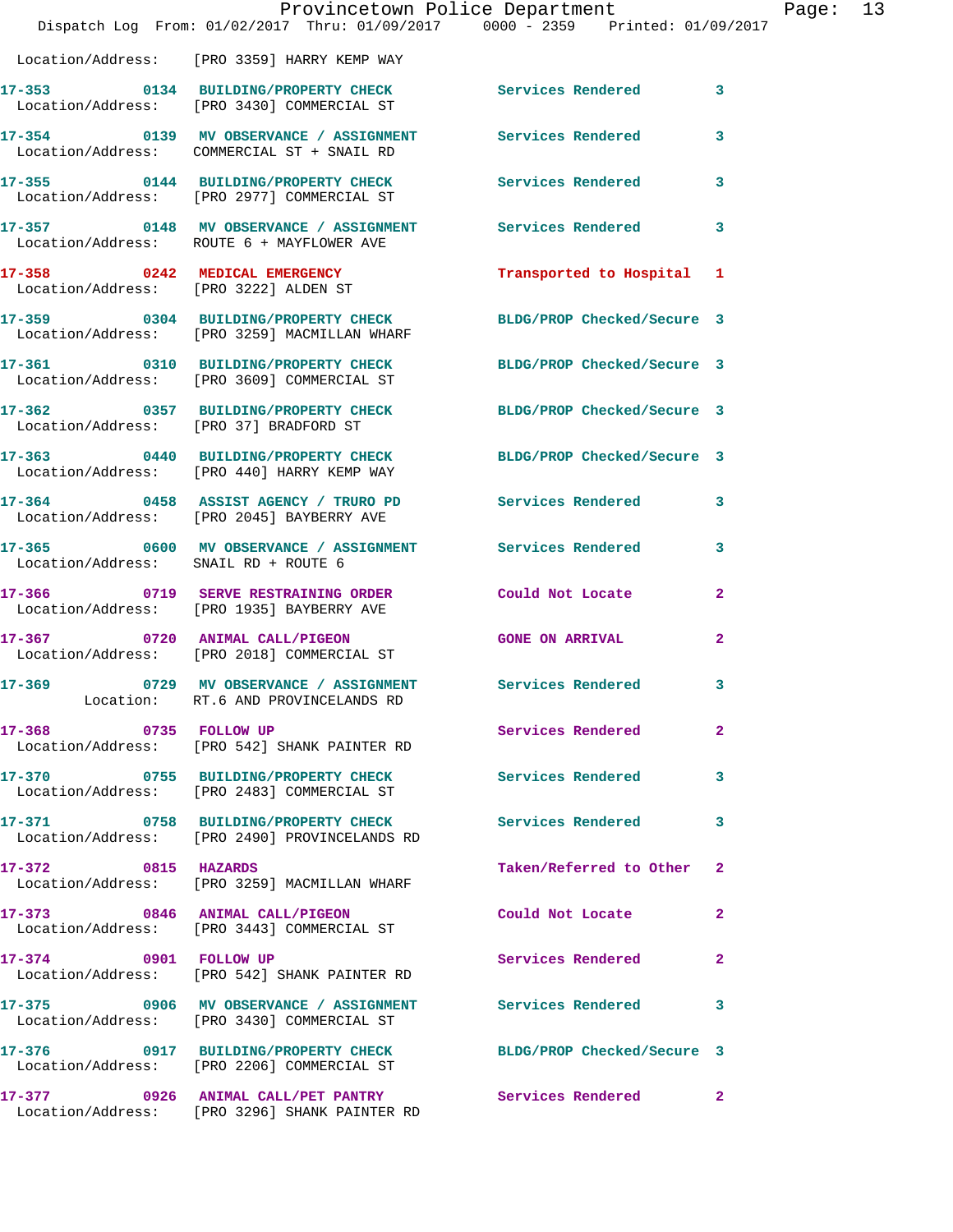|                                                                                               | Dispatch Log From: 01/02/2017 Thru: 01/09/2017 0000 - 2359 Printed: 01/09/2017                                   | Provincetown Police Department |              | Page: 14 |  |
|-----------------------------------------------------------------------------------------------|------------------------------------------------------------------------------------------------------------------|--------------------------------|--------------|----------|--|
|                                                                                               |                                                                                                                  |                                |              |          |  |
|                                                                                               | 17-378 0935 PARADE/FUNERAL ESCORT Services Rendered 2<br>Location/Address: [PRO 1645] HARRY KEMP WAY             |                                |              |          |  |
|                                                                                               | 17-379 0940 MV DISABLED<br>Location/Address: [PRO 2479] ROUTE 6                                                  | Services Rendered 2            |              |          |  |
|                                                                                               | 17-380 0949 HAZARDS/SNOW<br>Location/Address: [PRO 542] SHANK PAINTER RD                                         | Services Rendered 2            |              | 28       |  |
|                                                                                               | 17-381 1003 BUILDING/PROPERTY CHECK BLDG/PROP Checked/Secure 3<br>Location/Address: [PRO 3317] CEMETERY RD       |                                |              |          |  |
|                                                                                               | 17-382 1003 BUILDING/PROPERTY CHECK<br>Location/Address: [PRO 3318] CEMETERY RD                                  | BLDG/PROP Checked/Secure 3     |              |          |  |
|                                                                                               | 17-383 1108 MV DISABLED<br>Location/Address: [PRO 512] PRINCE ST                                                 | <b>Services Rendered</b>       | $\mathbf{2}$ |          |  |
|                                                                                               | 17-386 1109 BUILDING/PROPERTY CHECK Services Rendered 3<br>Location/Address: [PRO 4041] BRADFORD ST              |                                |              |          |  |
| Location/Address: [PRO 512] PRINCE ST                                                         | 17-384 1129 PARADE/FUNERAL ESCORT Services Rendered                                                              |                                | $\mathbf{2}$ |          |  |
| 17-385 1224 MV ACCIDENT<br>Location/Address: [PRO 2513] ROUTE 6<br>Refer To Accident: 17-4-AC |                                                                                                                  | Vehicle Towed 1                |              |          |  |
|                                                                                               | 17-387 1314 MV DISABLED<br>Location/Address: [PRO 2539] RYDER ST EXT                                             | Services Rendered              | 2            |          |  |
| Location/Address: [PRO 2519] ROUTE 6                                                          | 17-388 1434 MV ACCIDENT                                                                                          | Services Rendered              | 1            |          |  |
|                                                                                               | 17-389 1517 TREE DOWN/UNFOUNDED<br>Location/Address: [PRO 2151] BRADFORD ST                                      | Unfounded                      | $\mathbf{2}$ |          |  |
|                                                                                               | 17-390 1538 WELL-BEING CHECK<br>Location/Address: [PRO 1874] FRANKLIN ST                                         | Services Rendered              | 3            |          |  |
|                                                                                               | 17-391 1634 MV LOCKOUT<br>Location/Address: [PRO 1805] COMMERCIAL ST                                             | Services Rendered              | $\mathbf{2}$ |          |  |
| 17-392 1646 WELL-BEING CHECK<br>Location/Address: COMMERCIAL ST                               |                                                                                                                  | Services Rendered              | 3            |          |  |
| Location/Address: [PRO 2513] ROUTE 6                                                          | 17-393 1705 MV OPERAING AGAINST 1-WAY GONE ON ARRIVAL                                                            |                                | $\mathbf{2}$ |          |  |
| 17-394 1713 MV DISABLED                                                                       | Location/Address: [PRO 2490] PROVINCELANDS RD                                                                    | <b>Services Rendered</b>       | $\mathbf{2}$ |          |  |
|                                                                                               | 17-395 1746 ASSIST CITIZEN<br>Location/Address: [PRO 539] SHANK PAINTER RD                                       | Taken/Referred to Other        | 3            |          |  |
|                                                                                               | 17-396 1957 COMPLAINT/SNOW BLOWING Unfounded<br>Location/Address: [PRO 1863] FRANKLIN ST                         |                                | 3            |          |  |
|                                                                                               | 17-397 2137 RESCUE CALL/SOB<br>Location/Address: [PRO 658] MOZART AVE                                            | PATIENT REFUSAL                | 1            |          |  |
|                                                                                               | 17-398 2141 SUBJECT IN WATER/TRANSPORT Transported to Hospital 2<br>Location/Address: [PRO 3259] MACMILLAN WHARF |                                |              |          |  |
| For Date: $01/08/2017$ - Sunday                                                               |                                                                                                                  |                                |              |          |  |
| 17-399                                                                                        | 0000 LOBBY TRAFFIC<br>Location/Address: [PRO 542] SHANK PAINTER RD                                               | Services Rendered 2            |              | 7        |  |
|                                                                                               | 17-400 0045 BUILDING/PROPERTY CHECK BLDG/PROP Checked/Secure 3                                                   |                                |              |          |  |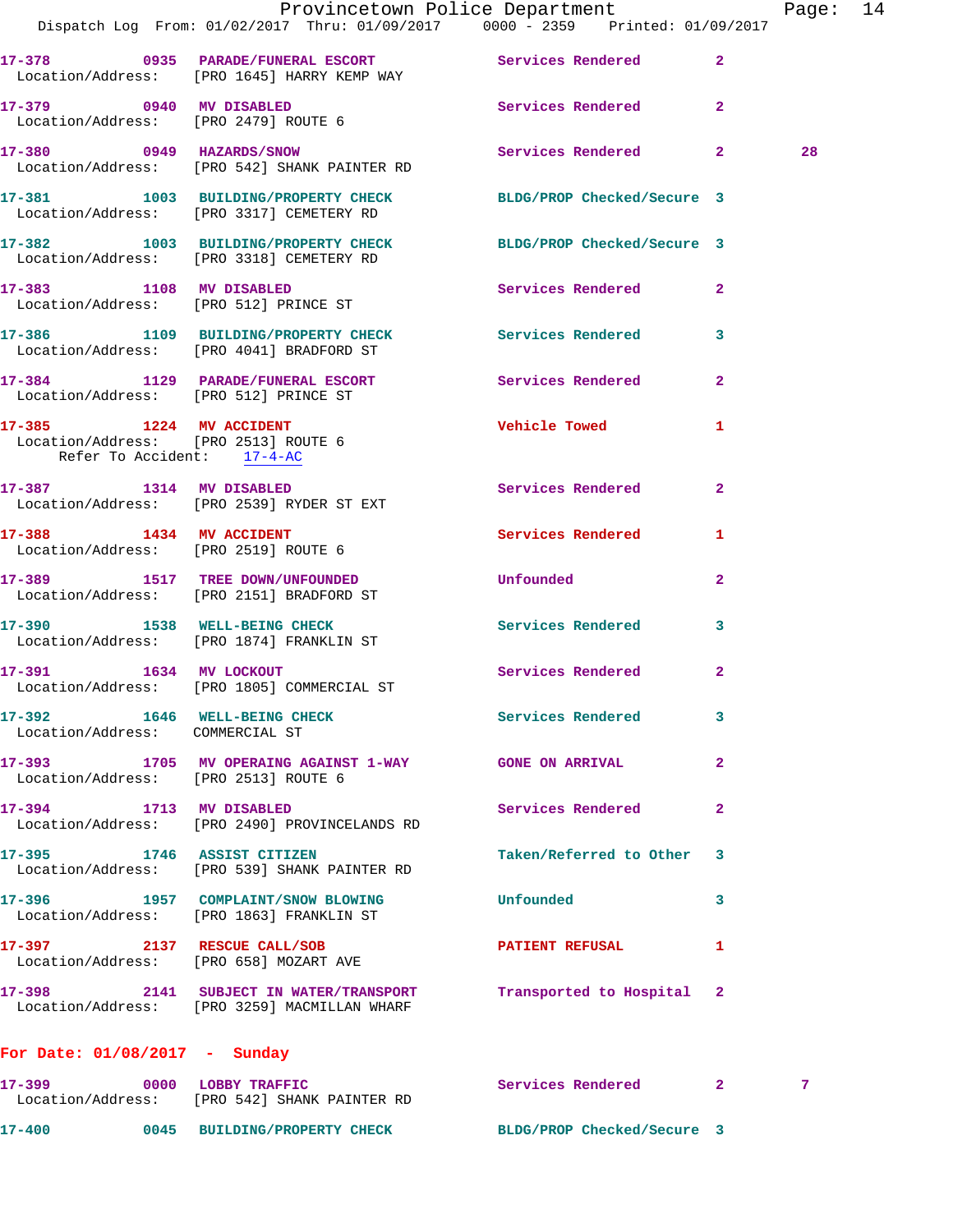| Location/Address: |  | [PRO 4041] BRADFORD ST |  |
|-------------------|--|------------------------|--|
|                   |  |                        |  |

|                                                                 | LOCALION/AQQIESS. [PRO 4041] BRADFORD SI                                                                       |                            |                            |
|-----------------------------------------------------------------|----------------------------------------------------------------------------------------------------------------|----------------------------|----------------------------|
| 17-401 0053 MV ACCIDENT<br>Location/Address: ROUTE 6 + SNAIL RD |                                                                                                                | Unfounded                  | $\mathbf{1}$               |
|                                                                 | 17-402 0112 MV COMPLAINT<br>Location/Address: CARVER ST + COMMERCIAL ST                                        | SPOKEN TO                  | $\overline{2}$             |
| 17-403 0800 FOLLOW UP                                           | Location/Address: [PRO 542] SHANK PAINTER RD                                                                   | Services Rendered          | $\mathbf{2}$               |
|                                                                 | 17-404 0812 BUILDING/PROPERTY CHECK<br>Location/Address: [PRO 3430] COMMERCIAL ST                              | <b>Services Rendered</b>   | 3                          |
|                                                                 | 17-405 0814 BUILDING/PROPERTY CHECK<br>Location/Address: [PRO 2977] COMMERCIAL ST                              | <b>Services Rendered</b>   | 3                          |
|                                                                 | 17-406 0819 ASSIST CITIZEN/SNOW<br>Location/Address: [PRO 505] PEARL ST                                        | <b>Services Rendered</b>   | 3                          |
|                                                                 | 17-408 0830 BUILDING/PROPERTY CHECK<br>Location/Address: [PRO 2490] PROVINCELANDS RD                           | <b>Services Rendered</b>   | 3                          |
| 17-407 0831 SERVICE CALL                                        | Location/Address: [PRO 542] SHANK PAINTER RD                                                                   | <b>Services Rendered</b>   | 3                          |
|                                                                 | 17-409 0845 ASSIST CITIZEN<br>Location/Address: [PRO 2149] COMMERCIAL ST                                       | <b>Services Rendered</b>   | 3                          |
|                                                                 | 17-410 0914 MV OBSERVANCE / ASSIGNMENT Services Rendered 3<br>Location/Address: [PRO 3430] COMMERCIAL ST       |                            |                            |
|                                                                 | 17-411 1108 911 GENERAL/TTY<br>Location/Address: [PRO 542] SHANK PAINTER RD                                    | <b>Services Rendered</b>   | 1                          |
|                                                                 | 17-412 1131 PARKING COMPLAINT / GENERAL Citation/Warning Issued 3<br>Location/Address: [PRO 3456] RYDER ST EXT |                            |                            |
|                                                                 | 17-413 1143 TRAFFIC CONTROL<br>Location/Address: [PRO 3456] RYDER ST EXT                                       | Services Rendered          | $\mathbf{3}$               |
|                                                                 | 17-414 1157 BUILDING/PROPERTY CHECK<br>Location/Address: [PRO 2483] COMMERCIAL ST                              | Services Rendered          | $\overline{\phantom{a}}$ 3 |
| Location/Address: [PRO 780] BROWNE ST                           | 17-415 1205 MEDICAL EMERGENCY/                                                                                 | Transported to Hospital 1  |                            |
|                                                                 | 17-416 1209 MV OBSERVANCE / ASSIGNMENT Services Rendered<br>Location/Address: [PRO 2489] BRADFORD ST           |                            | 3                          |
| Location/Address: [PRO 2521] ROUTE 6                            | 17-418 1228 MV OBSERVANCE / ASSIGNMENT Services Rendered                                                       |                            | 3                          |
| 17-419                                                          | 1303 BUILDING/PROPERTY CHECK<br>Location/Address: [PRO 3259] MACMILLAN WHARF                                   | <b>Services Rendered</b>   | 3                          |
|                                                                 | 17-420 1306 BUILDING/PROPERTY CHECK<br>Location/Address: [PRO 2499] RACE POINT RD                              | BLDG/PROP Checked/Secure 3 |                            |
| 17-421                                                          | 1314 PARKING COMPLAINT / GENERAL Citation/Warning Issued 3<br>Location/Address: [PRO 3456] RYDER ST EXT        |                            |                            |
|                                                                 | 17-422 1323 ANIMAL CALL/MISSING CAT<br>Location/Address: [PRO 3977] AUNT SUKEYS WAY                            | <b>Services Rendered</b>   | $\mathbf{2}$               |
| 17-423 1431 HAZARDS                                             | Location/Address: BRADFORD ST + THISTLEMORE RD                                                                 | Taken/Referred to Other 2  |                            |
| 17-425<br><b>1540 GENERAL INFO</b>                              |                                                                                                                | <b>Services Rendered</b>   | $\mathbf{3}$               |
| 17-426                                                          | 1630 BUILDING/PROPERTY CHECK                                                                                   | BLDG/PROP Checked/Secure 3 |                            |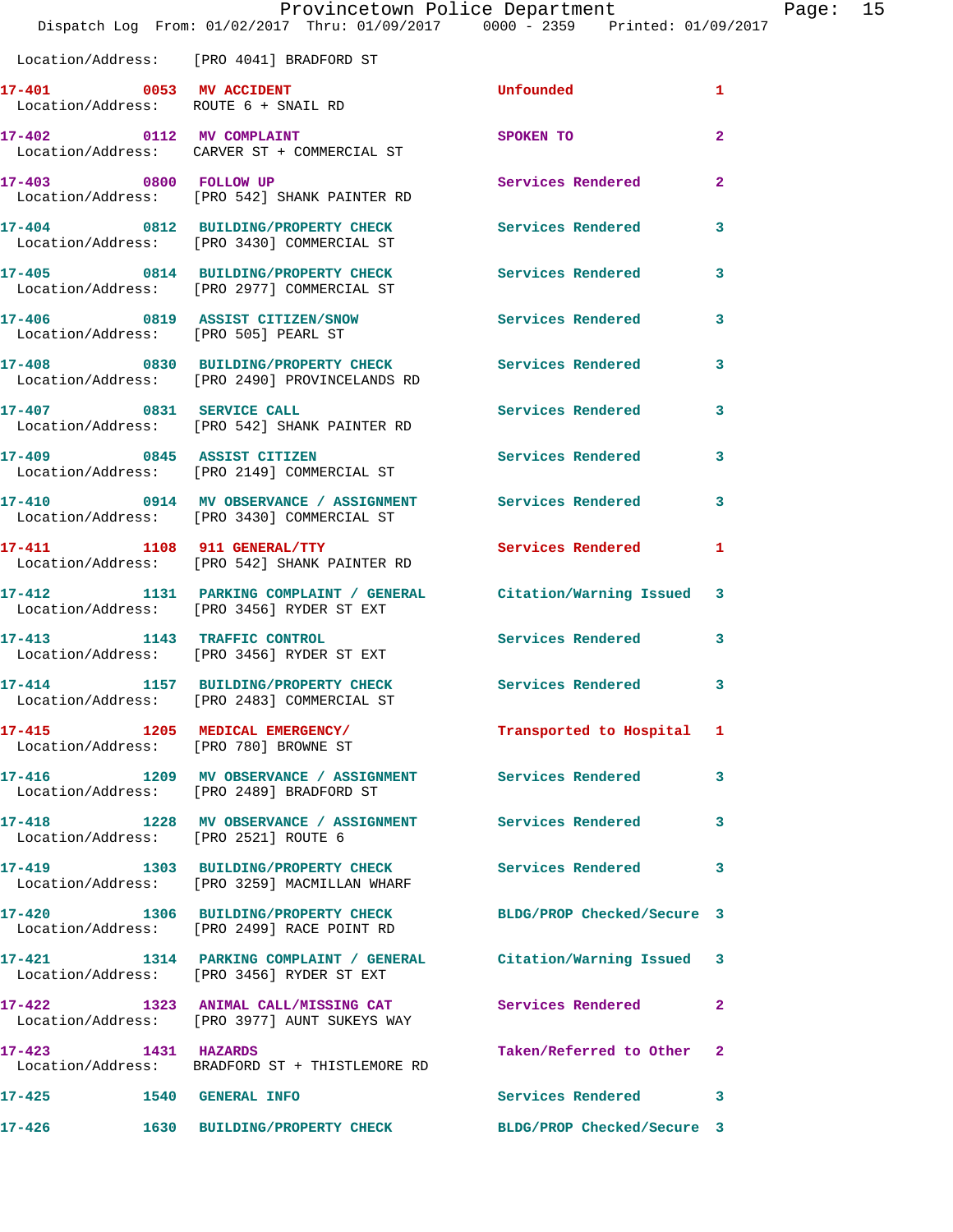|                                        | Dispatch Log From: 01/02/2017 Thru: 01/09/2017 0000 - 2359 Printed: 01/09/2017                                  | Provincetown Police Department |              | Page: 16 |  |
|----------------------------------------|-----------------------------------------------------------------------------------------------------------------|--------------------------------|--------------|----------|--|
|                                        | Location/Address: [PRO 3259] MACMILLAN WHARF                                                                    |                                |              |          |  |
|                                        | 17-427 1634 PARK, WALK & TALK 1999 Services Rendered 2<br>Location/Address: [PRO 105] COMMERCIAL ST             |                                |              |          |  |
|                                        | 17-428 1654 BUILDING/PROPERTY CHECK BLDG/PROP Checked/Secure 3<br>Location/Address: [PRO 530] SHANK PAINTER RD  |                                |              |          |  |
|                                        | 17-429 1838 BUILDING/PROPERTY CHECK BLDG/PROP Checked/Secure 3<br>Location/Address: [PRO 1778] SHANK PAINTER RD |                                |              |          |  |
| Location/Address: COMMERCIAL ST        | 17-430 1904 MEDICAL EMERGENCY                                                                                   | Transported to Hospital 1      |              |          |  |
|                                        | 17-432 1913 BUILDING/PROPERTY CHECK BLDG/PROP Checked/Secure 3<br>Location/Address: [PRO 3259] MACMILLAN WHARF  |                                |              |          |  |
|                                        | 17-433 1944 BUILDING/PROPERTY CHECK BLDG/PROP Checked/Secure 3<br>Location/Address: [PRO 175] COMMERCIAL ST     |                                |              |          |  |
|                                        | 17-434 2011 MV OBSERVANCE / ASSIGNMENT Services Rendered 3<br>Location/Address: [PRO 3440] ROUTE 6              |                                |              |          |  |
|                                        | 17-435 2237 MEDICAL EMERGENCY<br>Location/Address: [PRO 246] COMMERCIAL ST                                      | PATIENT REFUSAL                | 1            |          |  |
|                                        | 17-436 2331 BUILDING/PROPERTY CHECK BLDG/PROP Checked/Secure 3<br>Location/Address: [PRO 3259] MACMILLAN WHARF  |                                |              |          |  |
| Location/Address: [PRO 16] BRADFORD ST | 17-437 2353 BUILDING/PROPERTY CHECK BLDG/PROP Checked/Secure 3                                                  |                                |              |          |  |
| For Date: $01/09/2017$ - Monday        |                                                                                                                 |                                |              |          |  |
|                                        | 17-438 0002 LOBBY TRAFFIC<br>Location/Address: [PRO 542] SHANK PAINTER RD                                       | Services Rendered              | $\mathbf{2}$ |          |  |
|                                        | 17-439 0004 BUILDING/PROPERTY CHECK BLDG/PROP Checked/Secure 3<br>Location/Address: [PRO 2539] RYDER ST EXT     |                                |              |          |  |
|                                        | Location/Address: BRADFORD ST + STANDISH ST                                                                     |                                |              |          |  |
|                                        | 17-441 0037 ALARM - FIRE<br>Location/Address: [PRO 3413] COURT ST                                               | <b>False Alarm</b>             | 1            |          |  |
|                                        | 17-443 0115 MV OBSERVANCE / ASSIGNMENT Services Rendered 3<br>Location/Address: [PRO 3912] SHANK PAINTER RD     |                                |              |          |  |
|                                        | 17-444 0136 FOLLOW UP<br>Location/Address: [PRO 1124] THISTLEMORE RD                                            | Services Rendered              | $\mathbf{2}$ |          |  |
|                                        | 17-446 0216 BUILDING/PROPERTY CHECK BLDG/PROP Checked/Secure 3<br>Location/Address: [PRO 1780] JOHNSON ST       |                                |              |          |  |
|                                        | 17-445 0218 MV OBSERVANCE / ASSIGNMENT Services Rendered 3<br>Location/Address: BRADFORD ST + SHANK PAINTER RD  |                                |              |          |  |
|                                        | 17-447 0226 MV OBSERVANCE / ASSIGNMENT No Action Required<br>Location/Address: HOWLAND ST + BRADFORD ST         |                                | 3            |          |  |
|                                        | 17-448 0226 BUILDING/PROPERTY CHECK Services Rendered 3<br>Location/Address: [PRO 106] COMMERCIAL ST            |                                |              |          |  |
|                                        | 17-449 6250 MV OBSERVANCE / ASSIGNMENT Services Rendered<br>Location/Address: BRADFORD ST + RYDER ST            |                                | 3            |          |  |
|                                        | 17-450 0357 BUILDING/PROPERTY CHECK BLDG/PROP Checked/Secure 3<br>Location/Address: [PRO 3609] COMMERCIAL ST    |                                |              |          |  |